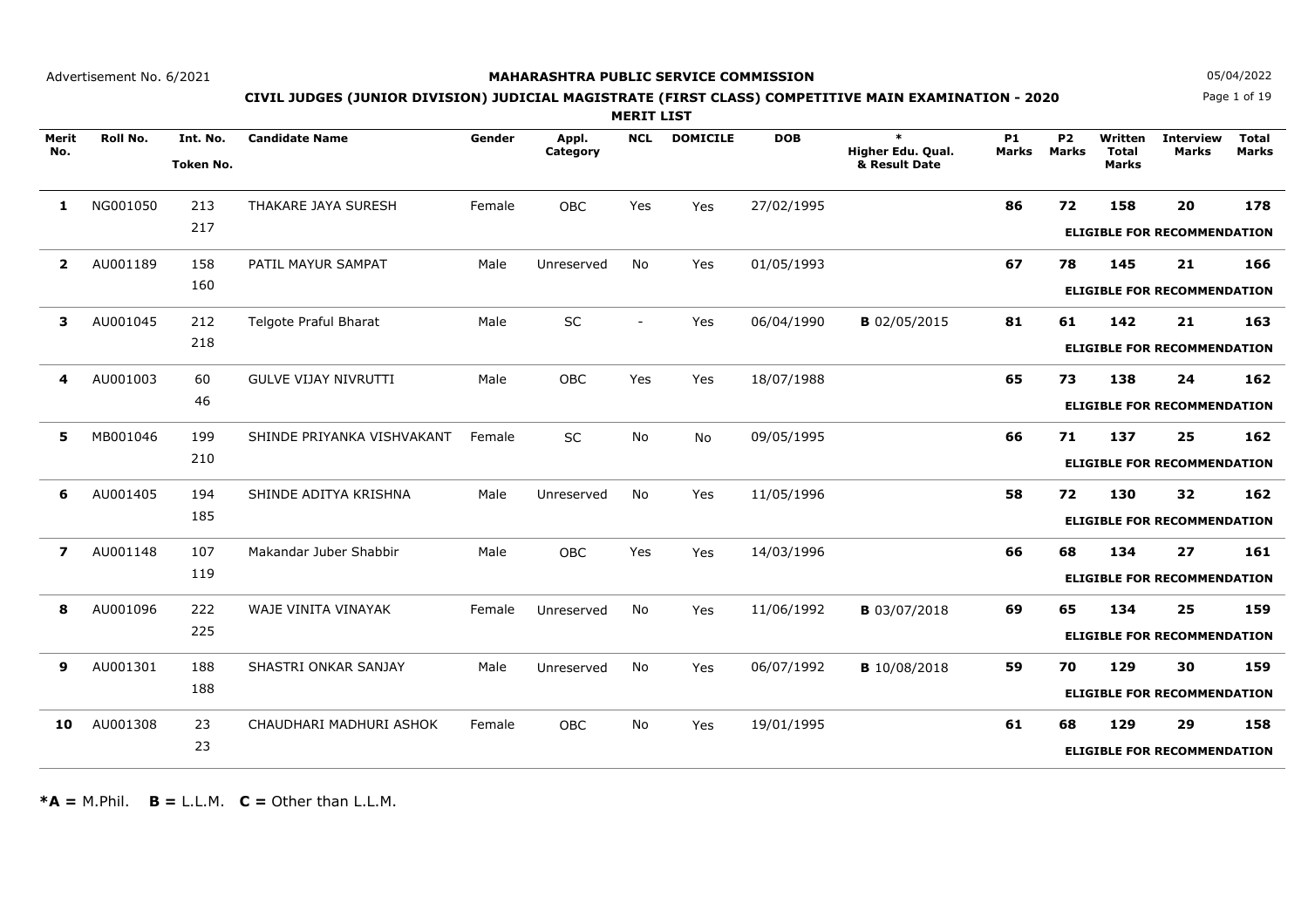### **MAHARASHTRA PUBLIC SERVICE COMMISSION**

Page 2 of 19**N** 05/04/2022

# **CIVIL JUDGES (JUNIOR DIVISION) JUDICIAL MAGISTRATE (FIRST CLASS) COMPETITIVE MAIN EXAMINATION - 2020**

**MERIT LIST**

| Merit | <b>Roll No.</b> | Int. No.         | <b>Candidate Name</b>           | Gender | Appl.      | <b>NCL</b>               | <b>DOMICILE</b> | <b>DOB</b> | $\ast$              | <b>P1</b>    | P <sub>2</sub> | Written      | <b>Interview</b>                   | <b>Total</b> |
|-------|-----------------|------------------|---------------------------------|--------|------------|--------------------------|-----------------|------------|---------------------|--------------|----------------|--------------|------------------------------------|--------------|
| No.   |                 |                  |                                 |        | Category   |                          |                 |            | Higher Edu. Qual.   | <b>Marks</b> | <b>Marks</b>   | <b>Total</b> | <b>Marks</b>                       | <b>Marks</b> |
|       |                 | <b>Token No.</b> |                                 |        |            |                          |                 |            | & Result Date       |              |                | <b>Marks</b> |                                    |              |
| 11    | AU001229        | 84               | <b>KANNURKAR SUSHILA</b>        | Female | Unreserved | <b>No</b>                | Yes             | 24/12/1995 |                     | 59           | 67             | 126          | 31                                 | 157          |
|       |                 | 82               | <b>NURANDAPPA</b>               |        |            |                          |                 |            |                     |              |                |              |                                    |              |
|       |                 |                  |                                 |        |            |                          |                 |            |                     |              |                |              | <b>ELIGIBLE FOR RECOMMENDATION</b> |              |
| 12    | MB001105        | $\overline{2}$   | <b>BADAKH MAHESH RAMCHANDRA</b> | Male   | Unreserved | Yes                      | Yes             | 09/08/1995 |                     | 56           | 74             | 130          | 26                                 | 156          |
|       |                 | 14               |                                 |        |            |                          |                 |            |                     |              |                |              | <b>ELIGIBLE FOR RECOMMENDATION</b> |              |
|       |                 |                  |                                 |        |            |                          |                 |            |                     |              |                |              |                                    |              |
| 13    | NG001015        | 207              | TAKBHAURE LALITA TARACHAND      | Female | SC         |                          | Yes             | 13/04/1983 | <b>B</b> 21/09/2010 | 66           | 64             | 130          | 24                                 | 154          |
|       |                 | 199              |                                 |        |            |                          |                 |            |                     |              |                |              | <b>ELIGIBLE FOR RECOMMENDATION</b> |              |
|       |                 |                  |                                 |        |            |                          |                 |            |                     |              |                |              |                                    |              |
| 14    | AU001197        | 227              | ZENDE BHALCHANDRA               | Male   | Unreserved | No                       | Yes             | 24/10/1986 | <b>B</b> 04/09/2019 | 65           | 64             | 129          | 25                                 | 154          |
|       |                 | 220              | <b>RAWSAHEB</b>                 |        |            |                          |                 |            |                     |              |                |              | <b>ELIGIBLE FOR RECOMMENDATION</b> |              |
|       |                 |                  |                                 |        |            |                          |                 |            |                     |              |                |              |                                    |              |
| 15    | MB001070        | 40               | <b>DESHPANDE SNEHA PRADEEP</b>  | Female | Unreserved | No                       | Yes             | 28/12/1992 |                     | 67           | 63             | 130          | 24                                 | 154          |
|       |                 | 36               |                                 |        |            |                          |                 |            |                     |              |                |              | <b>ELIGIBLE FOR RECOMMENDATION</b> |              |
|       |                 |                  |                                 |        |            |                          |                 |            |                     |              |                |              |                                    |              |
| 16    | AU001019        | 63               | HAKKE SWARANJALI SUDHAKAR       | Female | NT-C       | Yes                      | Yes             | 18/04/1991 | <b>B</b> 17/07/2017 | 58           | 74             | 132          | 21                                 | 153          |
|       |                 | 73               |                                 |        |            |                          |                 |            |                     |              |                |              | <b>ELIGIBLE FOR RECOMMENDATION</b> |              |
|       |                 |                  |                                 |        |            |                          |                 |            |                     |              |                |              |                                    |              |
| 17    | MB001023        | 114              | MASURKAR NILESH ULHAS           | Male   | Unreserved | <b>No</b>                | Yes             | 23/04/1986 | <b>B</b> 25/01/2012 | 73           | 57             | 130          | 22                                 | 152          |
|       |                 | 112              |                                 |        |            |                          |                 |            |                     |              |                |              | <b>ELIGIBLE FOR RECOMMENDATION</b> |              |
|       |                 |                  |                                 |        |            |                          |                 |            |                     |              |                |              |                                    |              |
| 18    | AU001149        | 181              | salunkhe sachin sambhaji        | Male   | Unreserved | $\overline{\phantom{a}}$ | Yes             | 21/06/1985 |                     | 69           | 60             | 129          | 23                                 | 152          |
|       |                 | 195              |                                 |        |            |                          |                 |            |                     |              |                |              | <b>ELIGIBLE FOR RECOMMENDATION</b> |              |
|       |                 |                  |                                 |        |            |                          |                 |            |                     |              |                |              |                                    |              |
| 19    | AU001389        | 137              | PANCHAL SHRINIVAS               | Male   | Unreserved | $\overline{\phantom{a}}$ | Yes             | 01/06/1989 |                     | 72           | 56             | 128          | 24                                 | 152          |
|       |                 | 148              | <b>HANUMANT</b>                 |        |            |                          |                 |            |                     |              |                |              | <b>ELIGIBLE FOR RECOMMENDATION</b> |              |
|       |                 |                  |                                 |        |            |                          |                 |            |                     |              |                |              |                                    |              |
| 20    | AU001293        | 58               | ghule Swapna Tukaram            | Female | Unreserved | No                       | Yes             | 17/03/1990 |                     | 59           | 66             | 125          | 27                                 | 152          |
|       |                 | 48               |                                 |        |            |                          |                 |            |                     |              |                |              | <b>ELIGIBLE FOR RECOMMENDATION</b> |              |
|       |                 |                  |                                 |        |            |                          |                 |            |                     |              |                |              |                                    |              |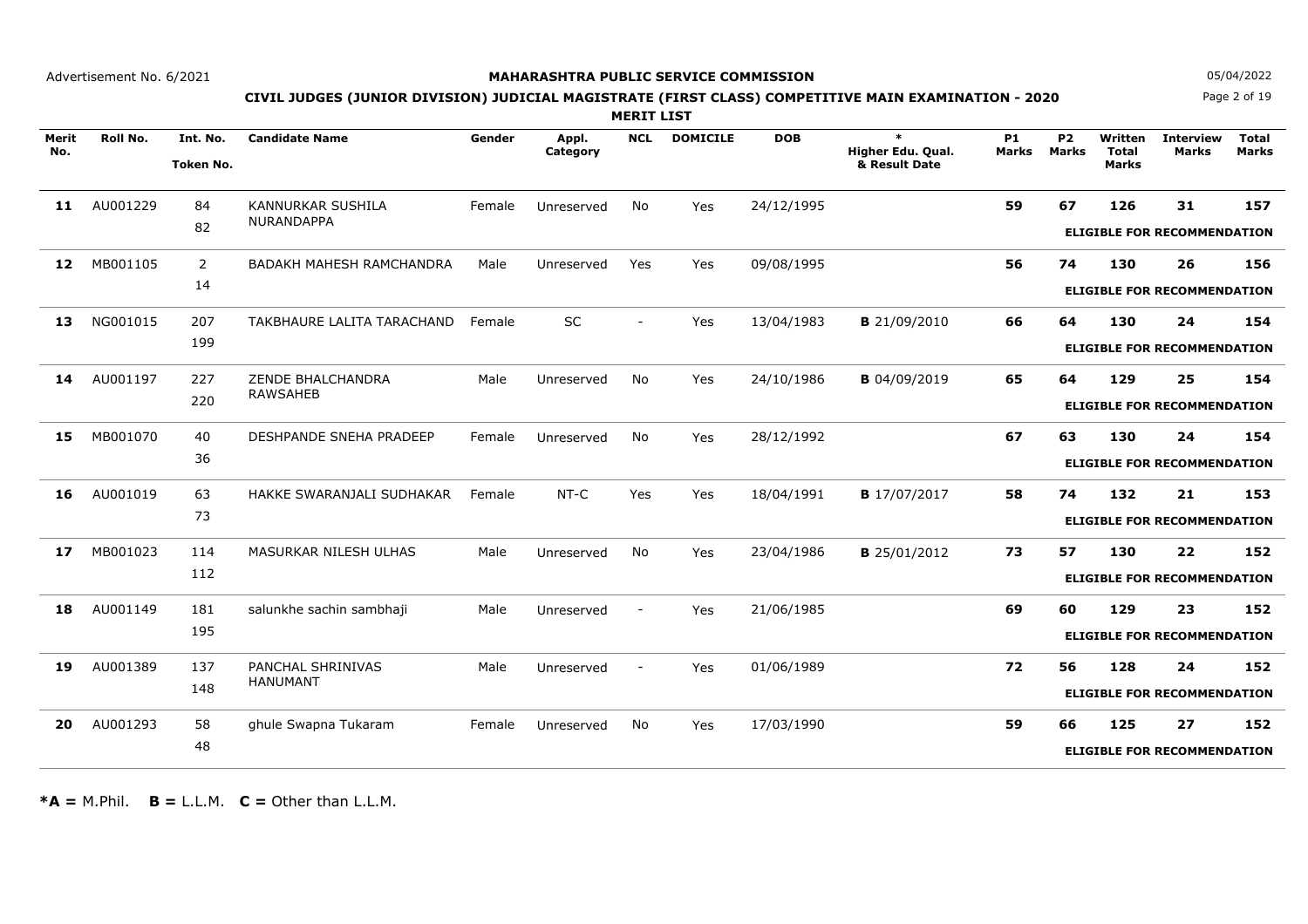### **MAHARASHTRA PUBLIC SERVICE COMMISSION**

Page 3 of 19**N** 05/04/2022

# **CIVIL JUDGES (JUNIOR DIVISION) JUDICIAL MAGISTRATE (FIRST CLASS) COMPETITIVE MAIN EXAMINATION - 2020**

**MERIT LIST**

| Merit<br>No. | Roll No. | Int. No.<br>Token No. | <b>Candidate Name</b>        | Gender | Appl.<br>Category | <b>NCL</b> | <b>DOMICILE</b> | <b>DOB</b> | $\ast$<br>Higher Edu. Qual.<br>& Result Date | <b>P1</b><br><b>Marks</b> | <b>P2</b><br><b>Marks</b> | Written<br><b>Total</b><br><b>Marks</b> | <b>Interview</b><br>Marks          | <b>Total</b><br><b>Marks</b> |
|--------------|----------|-----------------------|------------------------------|--------|-------------------|------------|-----------------|------------|----------------------------------------------|---------------------------|---------------------------|-----------------------------------------|------------------------------------|------------------------------|
| 21           | MB001145 | 11                    | <b>BHAGAT RUCHI RAJAN</b>    | Female | <b>OBC</b>        | Yes        | <b>No</b>       | 29/08/1996 |                                              | 67                        | 57                        | 124                                     | 28                                 | 152                          |
|              |          | 5                     |                              |        |                   |            |                 |            |                                              |                           |                           |                                         | <b>ELIGIBLE FOR RECOMMENDATION</b> |                              |
| 22           | AU001060 | 165                   | PAWAR NAGESH VILAS           | Male   | Unreserved        | No         | Yes             | 01/06/1992 |                                              | 64                        | 62                        | 126                                     | 25                                 | 151                          |
|              |          | 152                   |                              |        |                   |            |                 |            |                                              |                           |                           |                                         | <b>ELIGIBLE FOR RECOMMENDATION</b> |                              |
| 23           | MB001015 | 179                   | MAHIMA SAINI                 | Female | Unreserved        | No         | Yes             | 11/09/1996 |                                              | 59                        | 68                        | 127                                     | 24                                 | 151                          |
|              |          | 167                   |                              |        |                   |            |                 |            |                                              |                           |                           |                                         | <b>ELIGIBLE FOR RECOMMENDATION</b> |                              |
| 24           | AU001446 | 106                   | MAKANDAR VAHIDA ASLAM        | Female | <b>OBC</b>        | Yes        | Yes             | 28/07/1988 |                                              | 67                        | 63                        | 130                                     | 20                                 | 150                          |
|              |          | 120                   |                              |        |                   |            |                 |            |                                              |                           |                           |                                         | <b>ELIGIBLE FOR RECOMMENDATION</b> |                              |
| 25           | NG001058 | 59                    | <b>NEHA RAJESH GORLE</b>     | Female | <b>OBC</b>        | <b>No</b>  | Yes             | 02/12/1995 |                                              | 65                        | 62                        | 127                                     | 23                                 | 150                          |
|              |          | 47                    |                              |        |                   |            |                 |            |                                              |                           |                           |                                         | <b>ELIGIBLE FOR RECOMMENDATION</b> |                              |
| 26           | AU001013 | 143                   | PATHAN SHAHNAVAJ AMAN        | Female | Unreserved        | <b>No</b>  | Yes             | 13/02/1993 | <b>B</b> 30/07/2016                          | 64                        | 63                        | 127                                     | 22                                 | 149                          |
|              |          | 143                   |                              |        |                   |            |                 |            |                                              |                           |                           |                                         | <b>ELIGIBLE FOR RECOMMENDATION</b> |                              |
| 27           | AU001085 | $5^{\circ}$           | <b>BAGAL SHRADDHA DINKAR</b> | Female | Unreserved        | <b>No</b>  | No              | 20/10/1993 | <b>B</b> 05/09/2018                          | 56                        | 68                        | 124                                     | 25                                 | 149                          |
|              |          | 11                    |                              |        |                   |            |                 |            |                                              |                           |                           |                                         | <b>ELIGIBLE FOR RECOMMENDATION</b> |                              |
| 28           | AU001340 | 30                    | CHEKE MONIKA MOTIRAM         | Female | $NT-B$            | Yes        | Yes             | 21/10/1993 | <b>B</b> 04/07/2019                          | 54                        | 72                        | 126                                     | 23                                 | 149                          |
|              |          | 16                    |                              |        |                   |            |                 |            |                                              |                           |                           |                                         | <b>ELIGIBLE FOR RECOMMENDATION</b> |                              |
| 29           | NG001019 | 52                    | <b>GAWAI CHANDRASHEKHAR</b>  | Male   | <b>SC</b>         | <b>No</b>  | Yes             | 02/08/1987 |                                              | 65                        | 64                        | 129                                     | 20                                 | 149                          |
|              |          | 54                    | <b>ASHOKRAO</b>              |        |                   |            |                 |            |                                              |                           |                           |                                         | <b>ELIGIBLE FOR RECOMMENDATION</b> |                              |
| 30           | MB001108 | 149                   | PIMPLE SWAPNALI VIJAYKUMAR   | Female | Unreserved        | <b>No</b>  | Yes             | 23/02/1990 |                                              | 54                        | 72                        | 126                                     | 23                                 | 149                          |
|              |          | 136                   |                              |        |                   |            |                 |            |                                              |                           |                           |                                         | <b>ELIGIBLE FOR RECOMMENDATION</b> |                              |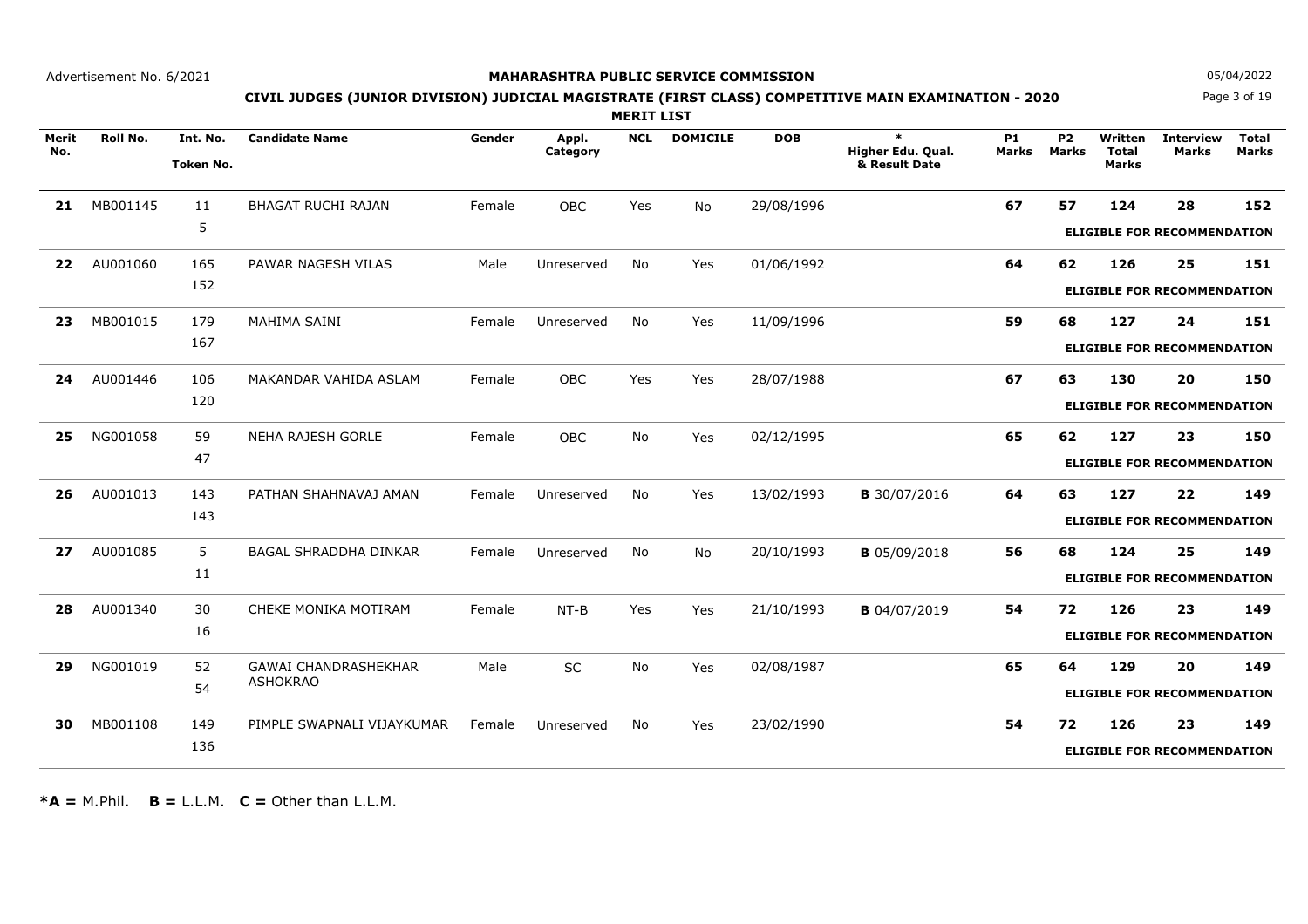### **MAHARASHTRA PUBLIC SERVICE COMMISSION**

Page 4 of 19**N** 05/04/2022

# **CIVIL JUDGES (JUNIOR DIVISION) JUDICIAL MAGISTRATE (FIRST CLASS) COMPETITIVE MAIN EXAMINATION - 2020**

**MERIT LIST**

|              |                 |                  |                                |        |                   |                |                 |            | $\ast$              |                           |                                |                         |                                    |                              |
|--------------|-----------------|------------------|--------------------------------|--------|-------------------|----------------|-----------------|------------|---------------------|---------------------------|--------------------------------|-------------------------|------------------------------------|------------------------------|
| Merit<br>No. | <b>Roll No.</b> | Int. No.         | <b>Candidate Name</b>          | Gender | Appl.<br>Category | <b>NCL</b>     | <b>DOMICILE</b> | <b>DOB</b> | Higher Edu. Qual.   | <b>P1</b><br><b>Marks</b> | P <sub>2</sub><br><b>Marks</b> | Written<br><b>Total</b> | <b>Interview</b><br><b>Marks</b>   | <b>Total</b><br><b>Marks</b> |
|              |                 | <b>Token No.</b> |                                |        |                   |                |                 |            | & Result Date       |                           |                                | <b>Marks</b>            |                                    |                              |
| 31           | NG001044        | 24               | ADITYA AJAY CHAVAN             | Male   | Unreserved        | $\blacksquare$ | Yes             | 15/10/1995 |                     | 61                        | 64                             | 125                     | 23                                 | 148                          |
|              |                 | 20               |                                |        |                   |                |                 |            |                     |                           |                                |                         |                                    |                              |
|              |                 |                  |                                |        |                   |                |                 |            |                     |                           |                                |                         | <b>ELIGIBLE FOR RECOMMENDATION</b> |                              |
| 32           | MB001144        | 6                | <b>BAGE ABHISHEK MADHUKAR</b>  | Male   | $NT-B$            | Yes            | Yes             | 24/11/1992 | <b>B</b> 08/09/2018 | 51                        | 70                             | 121                     | 26                                 | 147                          |
|              |                 | 10               |                                |        |                   |                |                 |            |                     |                           |                                |                         | <b>ELIGIBLE FOR RECOMMENDATION</b> |                              |
| 33           | AU001004        | 134              | PAKADE RADHARAMAN RAMDAS       | Male   | OBC               | Yes            | Yes             | 18/02/1985 |                     | 63                        | 64                             | 127                     | 20                                 | 147                          |
|              |                 | 122              |                                |        |                   |                |                 |            |                     |                           |                                |                         | <b>ELIGIBLE FOR RECOMMENDATION</b> |                              |
| 34           | MB001088        | 19               | <b>BHONGALE SHUBHADA VIJAY</b> | Female | <b>OBC</b>        | Yes            | Yes             | 23/02/1996 |                     | 62                        | 54                             | 116                     | 31                                 | 147                          |
|              |                 | 27               |                                |        |                   |                |                 |            |                     |                           |                                |                         | <b>ELIGIBLE FOR RECOMMENDATION</b> |                              |
|              |                 |                  |                                |        |                   |                |                 |            |                     |                           |                                |                         |                                    |                              |
| 35           | MB001141        | 167              | PENDE SMITA JAGANNATH          | Female | <b>SC</b>         | <b>No</b>      | Yes             | 08/02/1980 | <b>B</b> 07/10/2014 | 58                        | 59                             | 117                     | 29                                 | 146                          |
|              |                 | 179              |                                |        |                   |                |                 |            |                     |                           |                                |                         | <b>ELIGIBLE FOR RECOMMENDATION</b> |                              |
| 36           | MB001017        | 154              | PATIL NAMRATA PARASHURAM       | Female | Unreserved        | No             | Yes             | 12/02/1993 |                     | 58                        | 68                             | 126                     | 20                                 | 146                          |
|              |                 | 154              |                                |        |                   |                |                 |            |                     |                           |                                |                         | <b>ELIGIBLE FOR RECOMMENDATION</b> |                              |
| 37           | AU001406        | 21               | <b>BHOSEKAR AMOL SHIVAJI</b>   | Male   | Unreserved        |                | Yes             | 23/09/1993 |                     | 55                        | 61                             | 116                     | 30                                 | 146                          |
|              |                 | 25               |                                |        |                   |                |                 |            |                     |                           |                                |                         | <b>ELIGIBLE FOR RECOMMENDATION</b> |                              |
| 38           | NG001024        | 86               | RAMA SHRIPAD KAPIL             | Female | Unreserved        | <b>No</b>      | Yes             | 19/05/1996 |                     | 58                        | 64                             | 122                     | 24                                 | 146                          |
|              |                 | 80               |                                |        |                   |                |                 |            |                     |                           |                                |                         | <b>ELIGIBLE FOR RECOMMENDATION</b> |                              |
| 39           | AU001135        | 56               | <b>GHATGE ISHA VIVEKANAND</b>  | Female | Unreserved        | No             | Yes             | 03/04/1997 |                     | 65                        | 58                             | 123                     | 23                                 | 146                          |
|              |                 | 50               |                                |        |                   |                |                 |            |                     |                           |                                |                         | <b>ELIGIBLE FOR RECOMMENDATION</b> |                              |
| 40           | NG001097        | 182              | salvi sangita sudhakar         | Female | SC                | No             | Yes             | 16/05/1985 | <b>B</b> 02/12/2011 | 61                        | 59                             | 120                     | 25                                 | 145                          |
|              |                 | 194              |                                |        |                   |                |                 |            |                     |                           |                                |                         | <b>ELIGIBLE FOR RECOMMENDATION</b> |                              |
|              |                 |                  |                                |        |                   |                |                 |            |                     |                           |                                |                         |                                    |                              |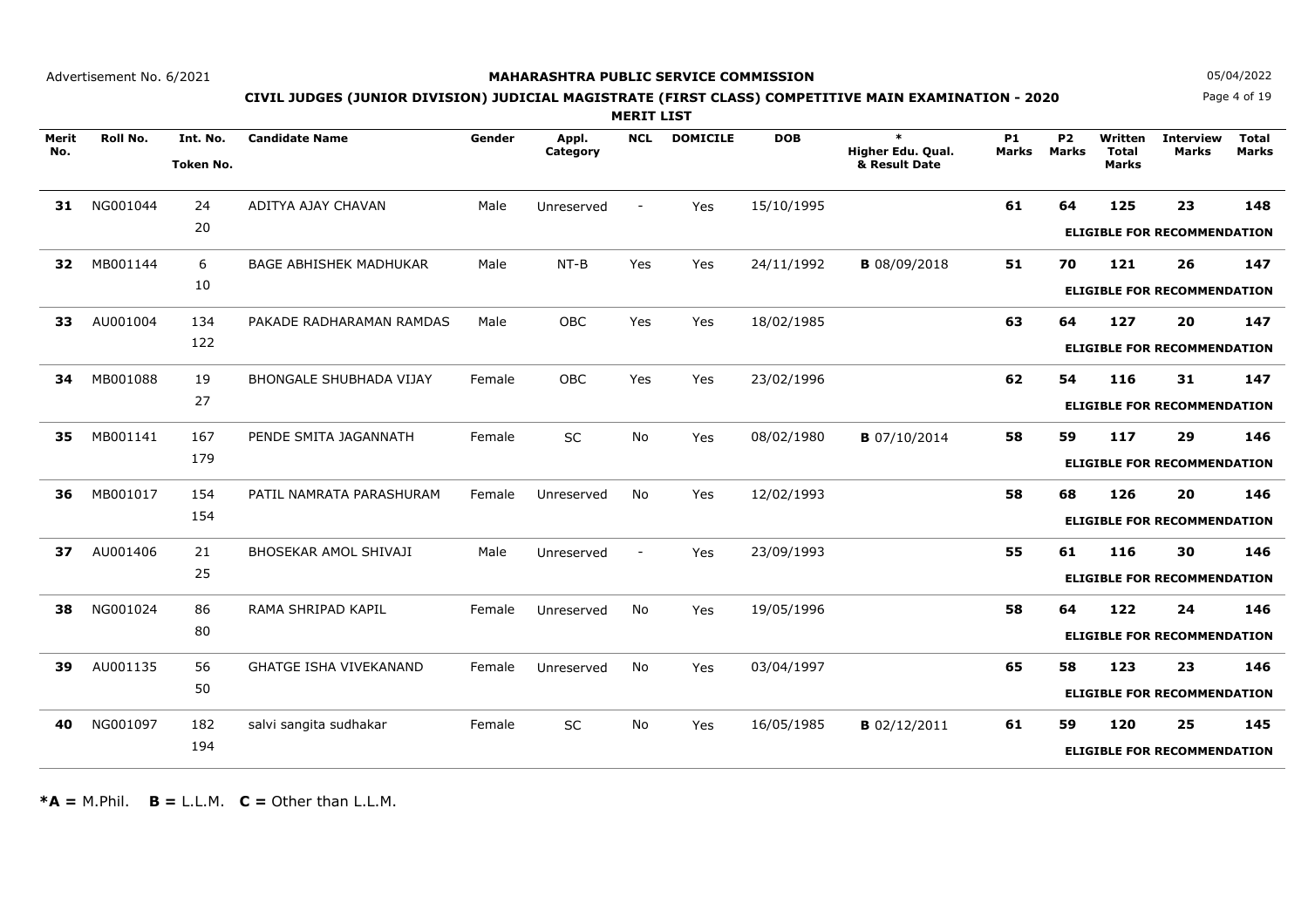### **MAHARASHTRA PUBLIC SERVICE COMMISSION**

Page 5 of 19**N** 05/04/2022

# **CIVIL JUDGES (JUNIOR DIVISION) JUDICIAL MAGISTRATE (FIRST CLASS) COMPETITIVE MAIN EXAMINATION - 2020**

**MERIT LIST**

| Merit<br>No. | <b>Roll No.</b> | Int. No.         | <b>Candidate Name</b>      | Gender | Appl.<br>Category | <b>NCL</b>               | <b>DOMICILE</b> | <b>DOB</b> | $\ast$<br>Higher Edu. Qual. | <b>P1</b><br><b>Marks</b> | P <sub>2</sub><br><b>Marks</b> | Written<br><b>Total</b> | <b>Interview</b><br><b>Marks</b>   | <b>Total</b><br><b>Marks</b> |
|--------------|-----------------|------------------|----------------------------|--------|-------------------|--------------------------|-----------------|------------|-----------------------------|---------------------------|--------------------------------|-------------------------|------------------------------------|------------------------------|
|              |                 | <b>Token No.</b> |                            |        |                   |                          |                 |            | & Result Date               |                           |                                | <b>Marks</b>            |                                    |                              |
| 41           | NG001007        | 115              | MEHARE CHHAYA SHAMKUMAR    | Female | <b>OBC</b>        | Yes                      | Yes             | 06/03/1984 | <b>B</b> 04/10/2012         | 62                        | 62                             | 124                     | 21                                 | 145                          |
|              |                 | 111              |                            |        |                   |                          |                 |            |                             |                           |                                |                         | <b>ELIGIBLE FOR RECOMMENDATION</b> |                              |
| 42           | AU001316        | 48               | Gaikwad Aarti Maroti       | Female | OBC               | Yes                      | Yes             | 23/05/1985 | <b>B</b> 30/05/2013         | 60                        | 59                             | 119                     | 26                                 | 145                          |
|              |                 | 59               |                            |        |                   |                          |                 |            |                             |                           |                                |                         | <b>ELIGIBLE FOR RECOMMENDATION</b> |                              |
|              |                 |                  |                            |        |                   |                          |                 |            |                             |                           |                                |                         |                                    |                              |
| 43           | AU001146        | 70<br>66         | JOSHI SHILPA SHASHIKANT    | Female | Unreserved        | <b>No</b>                | Yes             | 05/01/1989 | <b>B</b> 26/06/2015         | 68                        | 57                             | 125                     | 20                                 | 145                          |
|              |                 |                  |                            |        |                   |                          |                 |            |                             |                           |                                |                         | <b>ELIGIBLE FOR RECOMMENDATION</b> |                              |
| 44           | AU001181        | 16               | BHINGARDEO SUMEDH SANJAY   | Male   | <b>SC</b>         | <b>No</b>                | Yes             | 18/02/1990 | <b>B</b> 05/05/2016         | 73                        | 52                             | 125                     | 20                                 | 145                          |
|              |                 | 30               |                            |        |                   |                          |                 |            |                             |                           |                                |                         | <b>ELIGIBLE FOR RECOMMENDATION</b> |                              |
| 45           | AU001273        | 191              | SHINDE RAJENDRA DHANAJI    | Male   | NT-C              | Yes                      | Yes             | 03/08/1993 | <b>B</b> 05/09/2018         | 70                        | 55                             | 125                     | 20                                 | 145                          |
|              |                 | 184              |                            |        |                   |                          |                 |            |                             |                           |                                |                         | <b>ELIGIBLE FOR RECOMMENDATION</b> |                              |
|              |                 |                  |                            |        |                   |                          |                 |            |                             |                           |                                |                         |                                    |                              |
| 46           | MB001116        | 117              | MOHITE SAGAR SANJEEVAN     | Male   | <b>SC</b>         | $\overline{\phantom{a}}$ | Yes             | 27/12/1992 | <b>B</b> 17/11/2018         | 58                        | 65                             | 123                     | 22                                 | 145                          |
|              |                 | 109              |                            |        |                   |                          |                 |            |                             |                           |                                |                         | <b>ELIGIBLE FOR RECOMMENDATION</b> |                              |
| 47           | AU001427        | 82               | KAMBALE MONIKA KASHINATH   | Female | SC                | No                       | Yes             | 17/01/1991 | <b>B</b> 20/08/2019         | 55                        | 60                             | 115                     | 30                                 | 145                          |
|              |                 | 84               |                            |        |                   |                          |                 |            |                             |                           |                                |                         | <b>ELIGIBLE FOR RECOMMENDATION</b> |                              |
| 48           | AU001184        | 91               | KOLTE GANESH RAJESH        | Male   | <b>OBC</b>        | Yes                      | Yes             | 26/11/1995 | <b>B</b> 30/08/2019         | 61                        | 59                             | 120                     | 25                                 | 145                          |
|              |                 | 105              |                            |        |                   |                          |                 |            |                             |                           |                                |                         |                                    |                              |
|              |                 |                  |                            |        |                   |                          |                 |            |                             |                           |                                |                         | <b>ELIGIBLE FOR RECOMMENDATION</b> |                              |
| 49           | AU001120        | 204              | SURWASE KASHINATH TIPPANNA | Male   | NT-C              | Yes                      | Yes             | 14/03/1990 |                             | 63                        | 57                             | 120                     | 25                                 | 145                          |
|              |                 | 202              |                            |        |                   |                          |                 |            |                             |                           |                                |                         | <b>ELIGIBLE FOR RECOMMENDATION</b> |                              |
| 50           | NG001020        | 144              | PATHAN NIKISHANAJ          | Female | <b>EWS</b>        | No                       | Yes             | 05/04/1995 |                             | 59                        | 62                             | 121                     | 24                                 | 145                          |
|              |                 | 140              | <b>ASHRAFKHAN</b>          |        |                   |                          |                 |            |                             |                           |                                |                         | <b>ELIGIBLE FOR RECOMMENDATION</b> |                              |
|              |                 |                  |                            |        |                   |                          |                 |            |                             |                           |                                |                         |                                    |                              |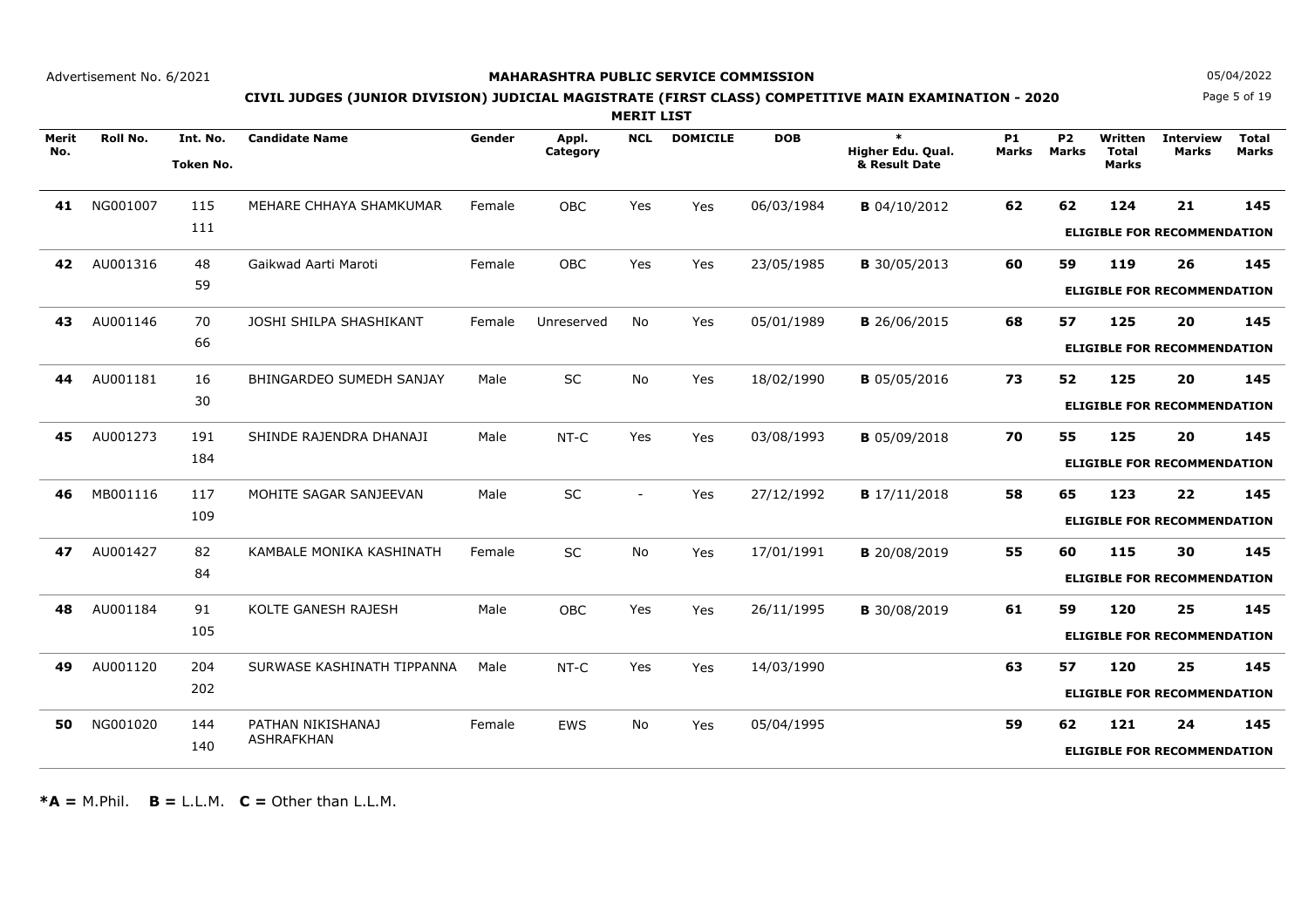### **MAHARASHTRA PUBLIC SERVICE COMMISSION**

Page 6 of 19**N** 05/04/2022

# **CIVIL JUDGES (JUNIOR DIVISION) JUDICIAL MAGISTRATE (FIRST CLASS) COMPETITIVE MAIN EXAMINATION - 2020**

**MERIT LIST**

| Merit<br>No. | Roll No. | Int. No.<br><b>Token No.</b> | <b>Candidate Name</b>           | Gender | Appl.<br>Category | <b>NCL</b>               | <b>DOMICILE</b> | <b>DOB</b> | $\ast$<br>Higher Edu. Qual.<br>& Result Date | <b>P1</b><br><b>Marks</b> | <b>P2</b><br><b>Marks</b> | Written<br><b>Total</b><br><b>Marks</b> | <b>Interview</b><br>Marks          | <b>Total</b><br><b>Marks</b> |
|--------------|----------|------------------------------|---------------------------------|--------|-------------------|--------------------------|-----------------|------------|----------------------------------------------|---------------------------|---------------------------|-----------------------------------------|------------------------------------|------------------------------|
| 51           | NG001041 | 221                          | VAISHALI VASANT WAGHMARE Female |        | SC                |                          | Yes             | 08/10/1986 | <b>B</b> 29/09/2011                          | 52                        | 66                        | 118                                     | 26                                 | 144                          |
|              |          | 226                          |                                 |        |                   |                          |                 |            |                                              |                           |                           |                                         | <b>ELIGIBLE FOR RECOMMENDATION</b> |                              |
| 52           | AU001442 | 9                            | <b>BANKAR PRAVIN SHAMRAO</b>    | Male   | <b>OBC</b>        | <b>No</b>                | Yes             | 31/07/1986 | <b>B</b> 28/06/2012                          | 63                        | 56                        | 119                                     | 25                                 | 144                          |
|              |          | 7                            |                                 |        |                   |                          |                 |            |                                              |                           |                           |                                         | <b>ELIGIBLE FOR RECOMMENDATION</b> |                              |
| 53           | AU001036 | 99                           | LATAKE KRISHNA SHIVAJI          | Male   | <b>OBC</b>        | Yes                      | Yes             | 15/06/1993 | <b>B</b> 10/08/2018                          | 57                        | 59                        | 116                                     | 28                                 | 144                          |
|              |          | 97                           |                                 |        |                   |                          |                 |            |                                              |                           |                           |                                         | <b>ELIGIBLE FOR RECOMMENDATION</b> |                              |
| 54           | AU001187 | 47                           | GAIKWAD VIJAYSINH NARAYAN       | Male   | Unreserved        | Yes                      | Yes             | 02/06/1990 | <b>B</b> 05/09/2018                          | 55                        | 61                        | 116                                     | 28                                 | 144                          |
|              |          | 58                           |                                 |        |                   |                          |                 |            |                                              |                           |                           |                                         | <b>ELIGIBLE FOR RECOMMENDATION</b> |                              |
| 55           | AU001170 | 78                           | KALE RAVI SHRIDHAR              | Male   | OBC               | Yes                      | Yes             | 13/05/1987 |                                              | 64                        | 56                        | 120                                     | 24                                 | 144                          |
|              |          | 88                           |                                 |        |                   |                          |                 |            |                                              |                           |                           |                                         | <b>ELIGIBLE FOR RECOMMENDATION</b> |                              |
| 56           | AU001133 | 96                           | LAMBHATE SAYALI RAMESH          | Female | $NT-C$            | <b>No</b>                | <b>No</b>       | 02/04/1989 |                                              | 63                        | 59                        | 122                                     | 22                                 | 144                          |
|              |          | 100                          |                                 |        |                   |                          |                 |            |                                              |                           |                           |                                         | <b>ELIGIBLE FOR RECOMMENDATION</b> |                              |
| 57           | AU001175 | 57                           | <b>GHORPADE PRIYA BALASAHEB</b> | Female | Unreserved        | Yes                      | Yes             | 25/02/1986 | <b>B</b> 01/07/2011                          | 59                        | 57                        | 116                                     | 27                                 | 143                          |
|              |          | 49                           |                                 |        |                   |                          |                 |            |                                              |                           |                           |                                         | <b>ELIGIBLE FOR RECOMMENDATION</b> |                              |
| 58           | MB001142 | 122                          | MORE KRANTI RAMESH              | Female | SC                | $\overline{\phantom{a}}$ | Yes             | 24/05/1993 | <b>B</b> 10/08/2016                          | 55                        | 66                        | 121                                     | 22                                 | 143                          |
|              |          | 134                          |                                 |        |                   |                          |                 |            |                                              |                           |                           |                                         | <b>ELIGIBLE FOR RECOMMENDATION</b> |                              |
| 59           | MB001025 | 113                          | MARDHEKAR MAITHILEE             | Female | <b>SBC</b>        | Yes                      | Yes             | 11/02/1990 | <b>B</b> 04/07/2019                          | 54                        | 65                        | 119                                     | 24                                 | 143                          |
|              |          | 113                          | <b>PRAKASH</b>                  |        |                   |                          |                 |            |                                              |                           |                           |                                         | <b>ELIGIBLE FOR RECOMMENDATION</b> |                              |
| 60           | AU001222 | 141                          | PATEL LISHA HIMMAT              | Female | Unreserved        | <b>No</b>                | Yes             | 23/06/1995 |                                              | 60                        | 56                        | 116                                     | 27                                 | 143                          |
|              |          | 145                          |                                 |        |                   |                          |                 |            |                                              |                           |                           |                                         | <b>ELIGIBLE FOR RECOMMENDATION</b> |                              |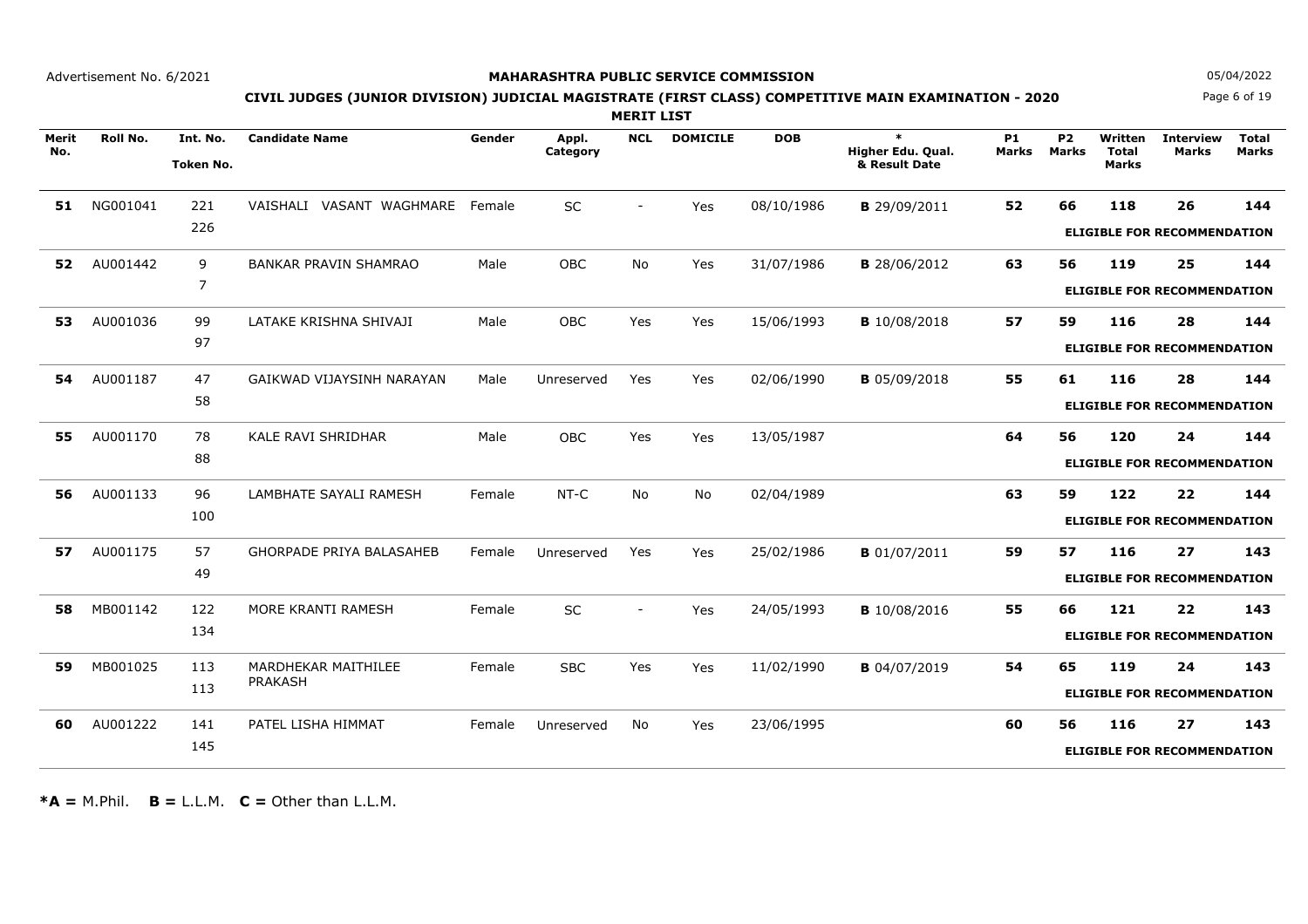### **MAHARASHTRA PUBLIC SERVICE COMMISSION**

Page 7 of 19**N** 05/04/2022

# **CIVIL JUDGES (JUNIOR DIVISION) JUDICIAL MAGISTRATE (FIRST CLASS) COMPETITIVE MAIN EXAMINATION - 2020**

**MERIT LIST**

| Merit<br>No. | Roll No. | Int. No.  | <b>Candidate Name</b>        | Gender | Appl.<br>Category | <b>NCL</b> | <b>DOMICILE</b> | <b>DOB</b> | $\ast$<br>Higher Edu. Qual. | <b>P1</b><br><b>Marks</b> | P <sub>2</sub><br><b>Marks</b> | Written<br>Total | <b>Interview</b><br><b>Marks</b>   | <b>Total</b><br><b>Marks</b> |
|--------------|----------|-----------|------------------------------|--------|-------------------|------------|-----------------|------------|-----------------------------|---------------------------|--------------------------------|------------------|------------------------------------|------------------------------|
|              |          | Token No. |                              |        |                   |            |                 |            | & Result Date               |                           |                                | <b>Marks</b>     |                                    |                              |
| 61           | MB001045 | 140       | HONEY MUKESH PATEL           | Female | Unreserved        | <b>No</b>  | No              | 24/05/1996 |                             | 70                        | 51                             | 121              | 22                                 | 143                          |
|              |          | 146       |                              |        |                   |            |                 |            |                             |                           |                                |                  | <b>ELIGIBLE FOR RECOMMENDATION</b> |                              |
| 62           | AU001147 | 220       | Wadiwale Mahatab Yousuff     | Male   | Unreserved        | No         | Yes             | 01/09/1980 | <b>B</b> 16/07/2014         | 64                        | 54                             | 118              | 24                                 | 142                          |
|              |          | 227       |                              |        |                   |            |                 |            |                             |                           |                                |                  | <b>ELIGIBLE FOR RECOMMENDATION</b> |                              |
| 63           | AU001270 | 172       | RAJPUT VAISHNAVI             | Female | Unreserved        | No         | Yes             | 08/01/1992 | <b>B</b> 30/06/2018         | 64                        | 55                             | 119              | 23                                 | 142                          |
|              |          | 174       | VIRENDRASINGH                |        |                   |            |                 |            |                             |                           |                                |                  | <b>ELIGIBLE FOR RECOMMENDATION</b> |                              |
| 64           | AU001370 | 90        | KOLEKAR VANITA MARUTI        | Female | NT-C              | Yes        | Yes             | 06/10/1986 |                             | 54                        | 61                             | 115              | 27                                 | 142                          |
|              |          | 76        |                              |        |                   |            |                 |            |                             |                           |                                |                  | <b>ELIGIBLE FOR RECOMMENDATION</b> |                              |
| 65           | AU001280 | 41        | <b>DEV RAGHAVENDRA</b>       | Male   | Unreserved        | No         | Yes             | 11/08/1988 |                             | 51                        | 69                             | 120              | 22                                 | 142                          |
|              |          | 35        | <b>NARHARRAO</b>             |        |                   |            |                 |            |                             |                           |                                |                  | <b>ELIGIBLE FOR RECOMMENDATION</b> |                              |
| 66           | AU001108 | 92        | KUMBHAR VINAYAK POPAT        | Male   | OBC               | Yes        | Yes             | 24/12/1994 |                             | 56                        | 62                             | 118              | 24                                 | 142                          |
|              |          | 104       |                              |        |                   |            |                 |            |                             |                           |                                |                  | <b>ELIGIBLE FOR RECOMMENDATION</b> |                              |
| 67           | NG001064 | 121       | MORE RENUKA SUDHIR           | Female | <b>OBC</b>        | Yes        | Yes             | 21/06/1996 |                             | 55                        | 63                             | 118              | 24                                 | 142                          |
|              |          | 132       |                              |        |                   |            |                 |            |                             |                           |                                |                  | <b>ELIGIBLE FOR RECOMMENDATION</b> |                              |
| 68           | AU001062 | 208       | TAMBE DHANSHREE SANJAY       | Female | <b>SC</b>         | No         | Yes             | 22/01/1997 |                             | 58                        | 59                             | 117              | 25                                 | 142                          |
|              |          | 198       |                              |        |                   |            |                 |            |                             |                           |                                |                  | <b>ELIGIBLE FOR RECOMMENDATION</b> |                              |
| 69           | AU001375 | 89        | KHANDARE PRITI ARUN          | Female | SC                | No         | Yes             | 30/04/1985 | <b>B</b> 15/07/2011         | 54                        | 67                             | 121              | 20                                 | 141                          |
|              |          | 77        |                              |        |                   |            |                 |            |                             |                           |                                |                  | <b>ELIGIBLE FOR RECOMMENDATION</b> |                              |
| 70           | MB001136 | 27        | chavan manjushri chandrakant | Female | Unreserved        | <b>No</b>  | No              | 30/08/1989 | <b>B</b> 03/06/2013         | 62                        | 53                             | 115              | 26                                 | 141                          |
|              |          | 21        |                              |        |                   |            |                 |            |                             |                           |                                |                  | <b>ELIGIBLE FOR RECOMMENDATION</b> |                              |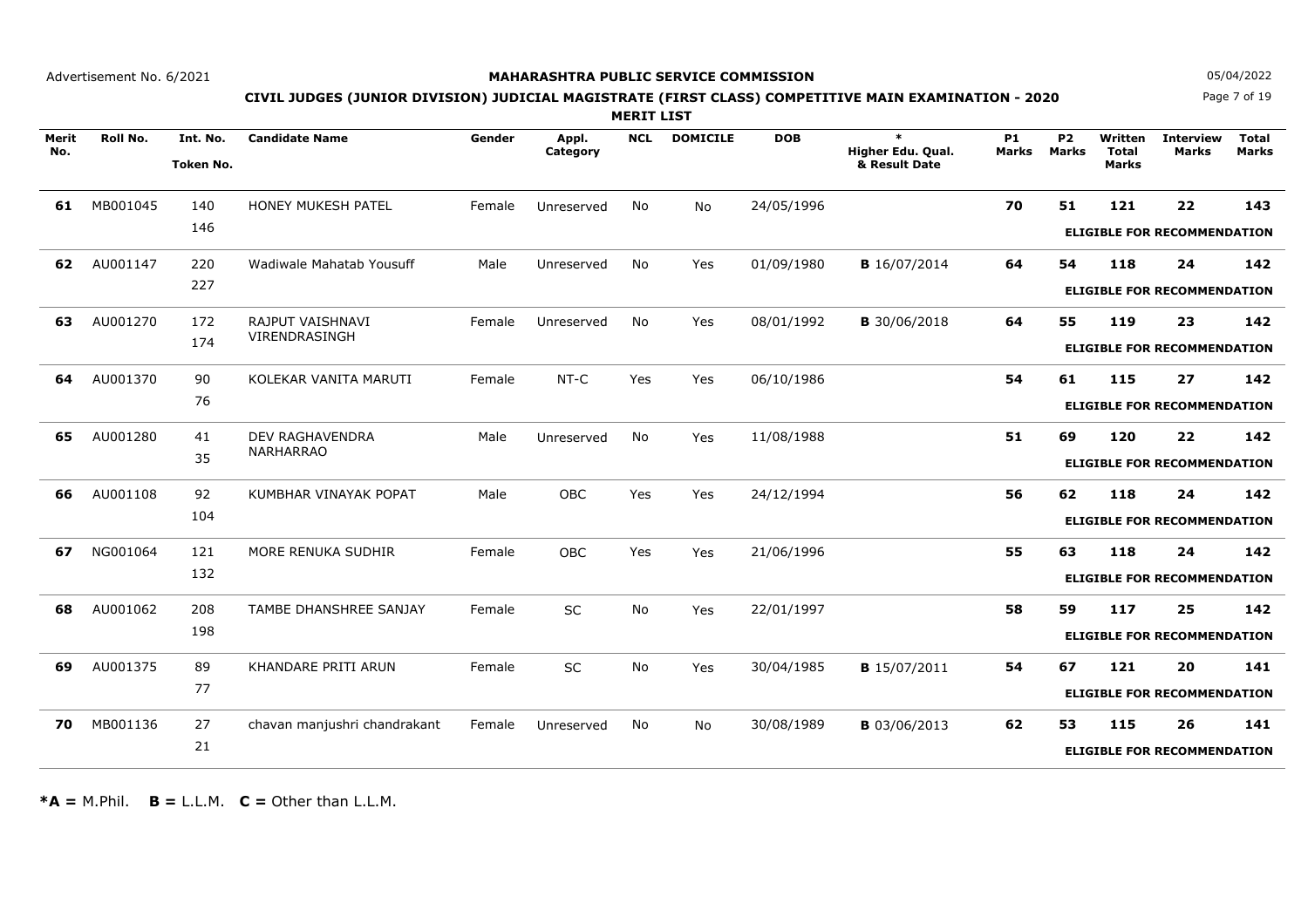### **MAHARASHTRA PUBLIC SERVICE COMMISSION**

Page 8 of 19**N** 05/04/2022

# **CIVIL JUDGES (JUNIOR DIVISION) JUDICIAL MAGISTRATE (FIRST CLASS) COMPETITIVE MAIN EXAMINATION - 2020**

**MERIT LIST**

| Merit | <b>Roll No.</b> | Int. No.         | <b>Candidate Name</b>      | Gender | Appl.      | <b>NCL</b> | <b>DOMICILE</b> | <b>DOB</b> | $\ast$              | <b>P1</b> | <b>P2</b>    | Written      | <b>Interview</b>                   | <b>Total</b> |
|-------|-----------------|------------------|----------------------------|--------|------------|------------|-----------------|------------|---------------------|-----------|--------------|--------------|------------------------------------|--------------|
| No.   |                 |                  |                            |        | Category   |            |                 |            | Higher Edu. Qual.   | Marks     | <b>Marks</b> | <b>Total</b> | <b>Marks</b>                       | <b>Marks</b> |
|       |                 | <b>Token No.</b> |                            |        |            |            |                 |            | & Result Date       |           |              | <b>Marks</b> |                                    |              |
| 71    | MB001150        | 67               | JAGTAP AMOL NATHURAM       | Male   | Unreserved | $\sim$     | Yes             | 09/10/1986 | <b>B</b> 03/07/2013 | 59        | 57           | 116          | 25                                 | 141          |
|       |                 | 68               |                            |        |            |            |                 |            |                     |           |              |              | <b>ELIGIBLE FOR RECOMMENDATION</b> |              |
| 72    | AU001064        | 153              | PATIL UDDHAV VASANT        | Male   | Unreserved | Yes        | Yes             | 20/06/1988 | <b>B</b> 16/07/2014 | 51        | 69           | 120          | 21                                 | 141          |
|       |                 | 156              |                            |        |            |            |                 |            |                     |           |              |              | <b>ELIGIBLE FOR RECOMMENDATION</b> |              |
| 73    | MB001067        | 65               | IRLE RAVI SHIVAJIRAO       | Male   | Unreserved | No         | Yes             | 02/07/1987 | <b>B</b> 30/07/2014 | 55        | 58           | 113          | 28                                 | 141          |
|       |                 | 71               |                            |        |            |            |                 |            |                     |           |              |              | <b>ELIGIBLE FOR RECOMMENDATION</b> |              |
| 74    | AU001012        | 102              | MAGARE PRIYANKA SHRIRANG   | Female | SC         | $\sim$     | Yes             | 24/09/1993 | <b>B</b> 20/06/2018 | 51        | 64           | 115          | 26                                 | 141          |
|       |                 | 94               |                            |        |            |            |                 |            |                     |           |              |              | <b>ELIGIBLE FOR RECOMMENDATION</b> |              |
| 75    | MB001093        | 68               | JAGTAP APURVA ARUNKUMAR    | Female | Unreserved | No         | Yes             | 07/06/1989 |                     | 63        | 52           | 115          | 26                                 | 141          |
|       |                 | 69               |                            |        |            |            |                 |            |                     |           |              |              |                                    |              |
| 76    | MB001159        | $\overline{4}$   | RAJAT RAJENDRAKUMAR BADOLE | Male   | Unreserved | No         | Yes             | 04/09/1989 |                     | 55        | 60           | 115          | 26                                 | 141          |
|       |                 | 12               |                            |        |            |            |                 |            |                     |           |              |              |                                    |              |
| 77    | AU001325        | 177              | SABLE RUSHIKESH PRADIP     | Male   | <b>SC</b>  | No         | Yes             | 17/12/1991 |                     | 54        | 64           | 118          | 23                                 | 141          |
|       |                 | 169              |                            |        |            |            |                 |            |                     |           |              |              |                                    |              |
| 78    | AU001356        | 100              | LIMAN TUSHAR VIKAS         | Male   | Unreserved | No         | Yes             | 28/04/1993 |                     | 55        | 56           | 111          | 30                                 | 141          |
|       |                 | 96               |                            |        |            |            |                 |            |                     |           |              |              |                                    |              |
| 79    | MB001086        | 129              | NALLURI YASHASHRI          | Female | Unreserved | No         | Yes             | 13/11/1996 |                     | 58        | 62           | 120          | 21                                 | 141          |
|       |                 | 127              | SURENDRAKUMAR              |        |            |            |                 |            |                     |           |              |              |                                    |              |
| 80    | AU001422        | 97               | <b>LANDE SHRUTI VIJAY</b>  | Female | <b>ST</b>  | No         | Yes             | 16/04/1992 | <b>B</b> 31/10/2017 | 55        | 64           | 119          | 21                                 | 140          |
|       |                 | 99               |                            |        |            |            |                 |            |                     |           |              |              |                                    |              |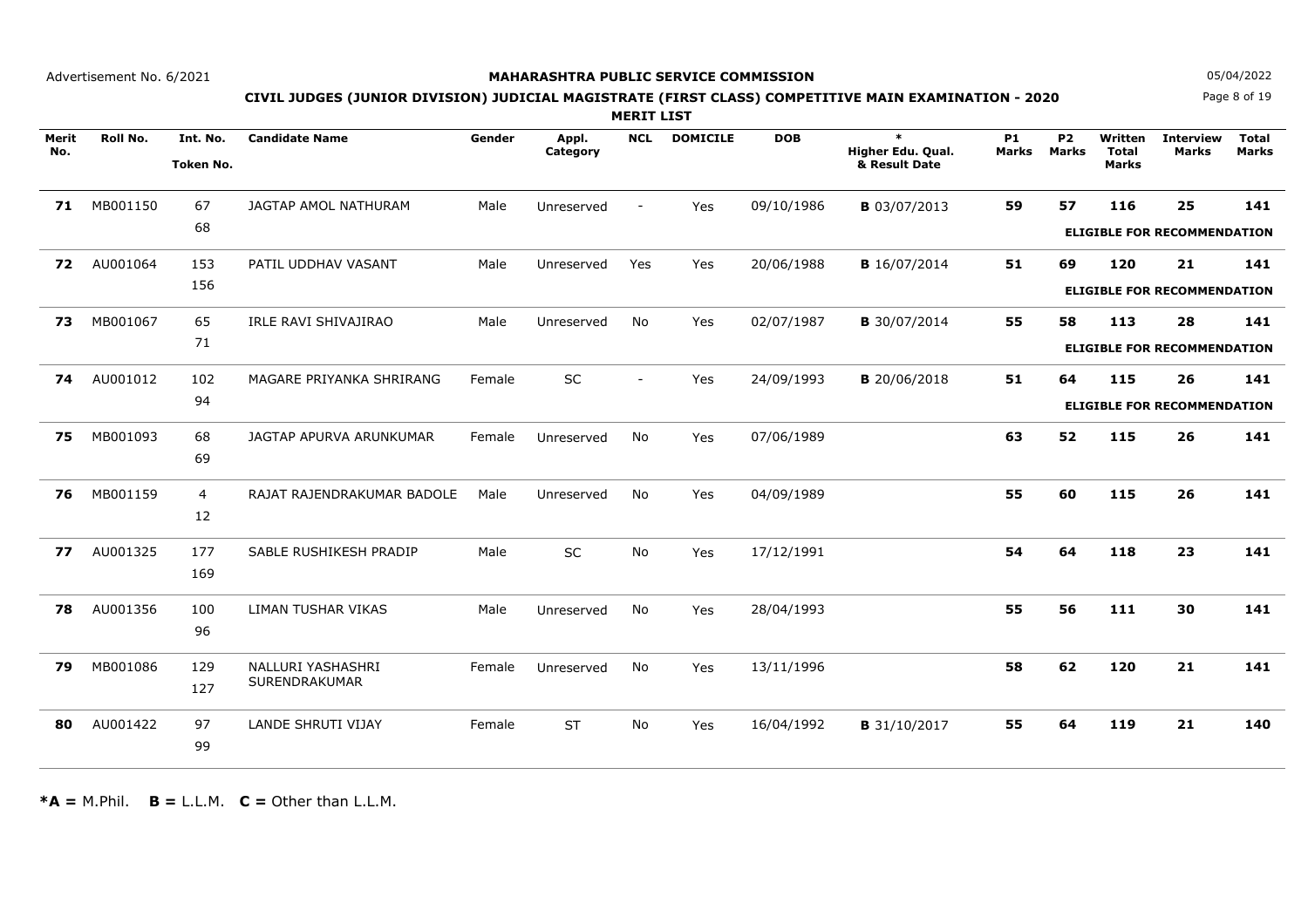### **MAHARASHTRA PUBLIC SERVICE COMMISSION**

Page 9 of 19**N** 05/04/2022

# **CIVIL JUDGES (JUNIOR DIVISION) JUDICIAL MAGISTRATE (FIRST CLASS) COMPETITIVE MAIN EXAMINATION - 2020**

**MERIT LIST**

| Merit<br>No. | Roll No. | Int. No.<br>Token No. | <b>Candidate Name</b>      | Gender | Appl.<br>Category | <b>NCL</b>               | <b>DOMICILE</b> | <b>DOB</b> | $\ast$<br>Higher Edu. Qual.<br>& Result Date | <b>P1</b><br><b>Marks</b> | <b>P2</b><br><b>Marks</b> | Written<br><b>Total</b><br><b>Marks</b> | <b>Interview</b><br>Marks | <b>Total</b><br><b>Marks</b> |
|--------------|----------|-----------------------|----------------------------|--------|-------------------|--------------------------|-----------------|------------|----------------------------------------------|---------------------------|---------------------------|-----------------------------------------|---------------------------|------------------------------|
| 81           | AU001009 | 163<br>153            | PATOLE GANESH NARAYAN      | Male   | SC                | No                       | Yes             | 28/06/1989 |                                              | 57                        | 63                        | 120                                     | 20                        | 140                          |
| 82           | AU001094 | 64<br>72              | Hingne Nitin Gajanan       | Male   | <b>OBC</b>        | Yes                      | Yes             | 02/04/1990 |                                              | 57                        | 61                        | 118                                     | 22                        | 140                          |
| 83           | NG001026 | 200<br>206            | HEENA JUGALKISHOR SHUKLA   | Female | Unreserved        | No                       | Yes             | 14/12/1992 |                                              | 58                        | 59                        | 117                                     | 23                        | 140                          |
| 84           | AU001075 | 95<br>101             | LAHARE SMITA SATISH        | Female | Unreserved        | Yes                      | Yes             | 29/11/1995 |                                              | 55                        | 60                        | 115                                     | 25                        | 140                          |
| 85           | AU001031 | 12<br>4               | BHAISARE SHILPA YADAO      | Female | SC                | No                       | Yes             | 28/06/1984 | <b>B</b> 03/08/2012                          | 58                        | 61                        | 119                                     | 20                        | 139                          |
| 86           | NG001071 | 187<br>189            | SHARMA VIVEK SURENDRA      | Male   | Unreserved        | $\overline{\phantom{a}}$ | Yes             | 05/02/1989 | <b>B</b> 13/09/2013                          | 59                        | 60                        | 119                                     | 20                        | 139                          |
| 87           | AU001198 | 49<br>57              | <b>GANDHI ANISH PRADIP</b> | Male   | Unreserved        | No                       | Yes             | 12/12/1990 | <b>B</b> 06/06/2014                          | 58                        | 54                        | 112                                     | 27                        | 139                          |
| 88           | AU001151 | 26<br>19              | CHAVAN RASIKA NANDKUMAR    | Female | <b>OBC</b>        | Yes                      | Yes             | 25/03/1986 | <b>B</b> 26/06/2015                          | 59                        | 52                        | 111                                     | 28                        | 139                          |
| 89           | AU001015 | 36<br>40              | DEDE ARVIND NAVANATH       | Male   | SC                | No                       | Yes             | 02/07/1991 | <b>B</b> 14/06/2016                          | 59                        | 59                        | 118                                     | 21                        | 139                          |
| 90           | AU001369 | 45<br>31              | ENAKPHALE DIPAK YASHWANT   | Male   | $NT-C$            | Yes                      | Yes             | 05/06/1989 | <b>B</b> 13/02/2019                          | 53                        | 56                        | 109                                     | 30                        | 139                          |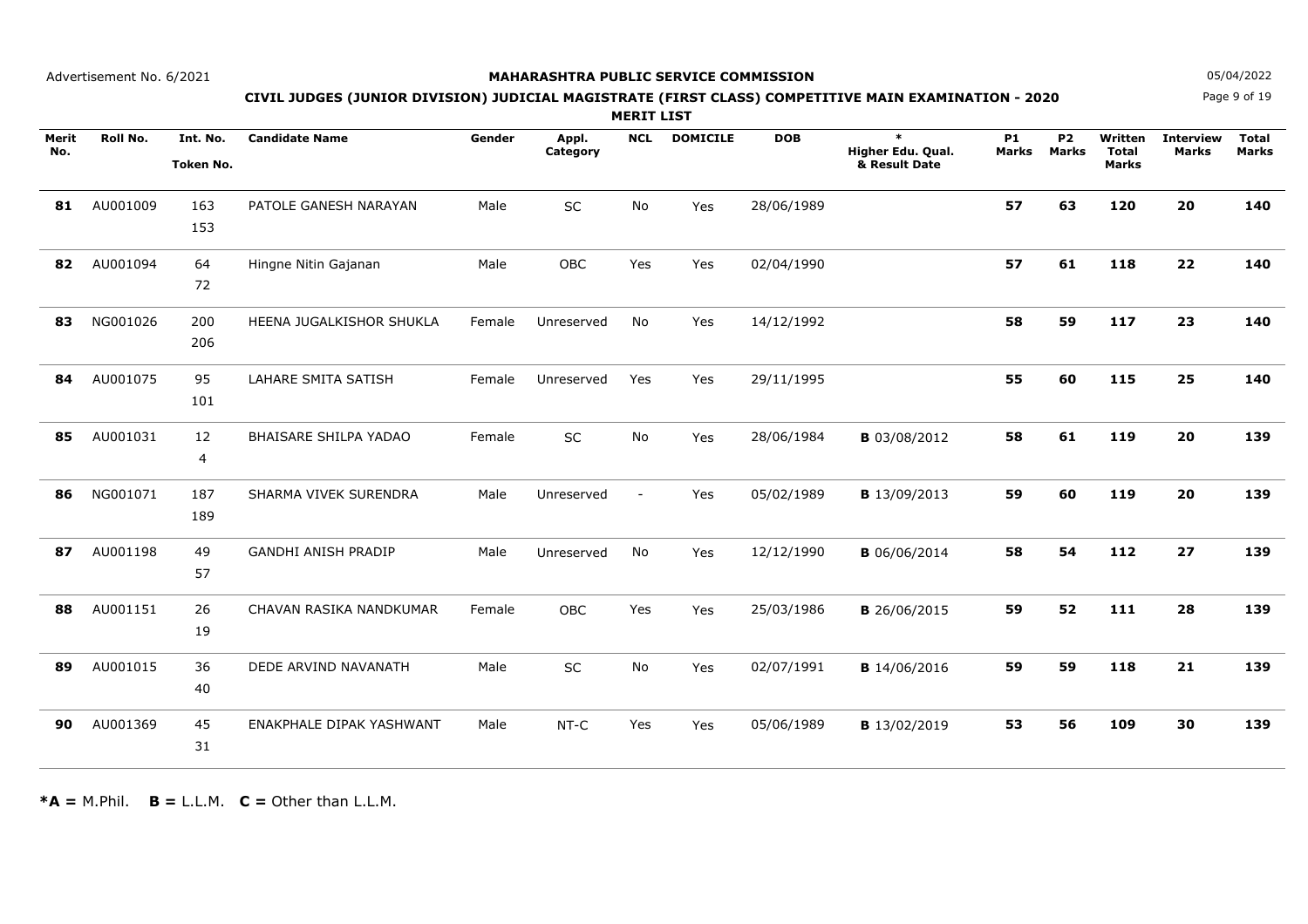### **MAHARASHTRA PUBLIC SERVICE COMMISSION**

Page 10 of 19**N** 05/04/2022

# **CIVIL JUDGES (JUNIOR DIVISION) JUDICIAL MAGISTRATE (FIRST CLASS) COMPETITIVE MAIN EXAMINATION - 2020**

**MERIT LIST**

| Merit<br>No. | Roll No. | Int. No.<br>Token No. | <b>Candidate Name</b>          | Gender | Appl.<br>Category | <b>NCL</b>               | <b>DOMICILE</b> | <b>DOB</b> | $\ast$<br>Higher Edu. Qual.<br>& Result Date | <b>P1</b><br>Marks | <b>P2</b><br><b>Marks</b> | Written<br><b>Total</b><br><b>Marks</b> | <b>Interview</b><br><b>Marks</b> | <b>Total</b><br><b>Marks</b> |
|--------------|----------|-----------------------|--------------------------------|--------|-------------------|--------------------------|-----------------|------------|----------------------------------------------|--------------------|---------------------------|-----------------------------------------|----------------------------------|------------------------------|
| 91           | MB001126 | 32<br>44              | CHOUGALE MONALI PANDITRAO      | Female | Unreserved        | <b>No</b>                | <b>No</b>       | 20/11/1988 | $C$ 30/06/2011                               | 56                 | 58                        | 114                                     | 25                               | 139                          |
| 92           | NG001084 | 46<br>60              | SONAWANE PALLAVI RAVIKIRAN     | Female | <b>SC</b>         | <b>No</b>                | Yes             | 10/12/1987 |                                              | 64                 | 54                        | 118                                     | 21                               | 139                          |
| 93           | AU001141 | 136<br>150            | PALSIKAR VIKRANT SUBHASH       | Male   | Unreserved        | No                       | Yes             | 24/02/1992 |                                              | 51                 | 58                        | 109                                     | 30                               | 139                          |
| 94           | NG001087 | 211<br>219            | TELANG ANUJA ANIL              | Female | SC                | No                       | Yes             | 31/10/1992 |                                              | 47                 | 68                        | 115                                     | 24                               | 139                          |
| 95           | AU001083 | 173<br>173            | KAMBLE ROHINI PRABHAKAR        | Female | SC                | <b>No</b>                | Yes             | 03/03/1982 | <b>B</b> 27/06/2013                          | 64                 | 51                        | 115                                     | 23                               | 138                          |
| 96           | AU001392 | 164<br>151            | PAWAR VILAS GUNAJI             | Male   | Unreserved        | $\overline{\phantom{a}}$ | Yes             | 06/11/1991 | <b>B</b> 05/05/2016                          | 62                 | 52                        | 114                                     | 24                               | 138                          |
| 97           | AU001024 | 3<br>13               | Badgujar Nilesh Subhash        | Male   | <b>OBC</b>        | Yes                      | Yes             | 05/06/1983 |                                              | 54                 | 59                        | 113                                     | 25                               | 138                          |
| 98           | AU001412 | 123<br>135            | MORE SWATI DIPAK               | Female | Unreserved        | No                       | Yes             | 03/07/1985 |                                              | 52                 | 65                        | 117                                     | 21                               | 138                          |
| 99           | AU001180 | 176<br>170            | RAUT VARSHARANI<br>CHANDRAKANT | Female | OBC               | Yes                      | Yes             | 19/11/1989 |                                              | 63                 | 51                        | 114                                     | 24                               | 138                          |
| 100          | NG001012 | 35<br>41              | DANDI PINKY VILAS              | Female | SC                | $\sim$                   | Yes             | 28/12/1990 |                                              | 62                 | 56                        | 118                                     | 20                               | 138                          |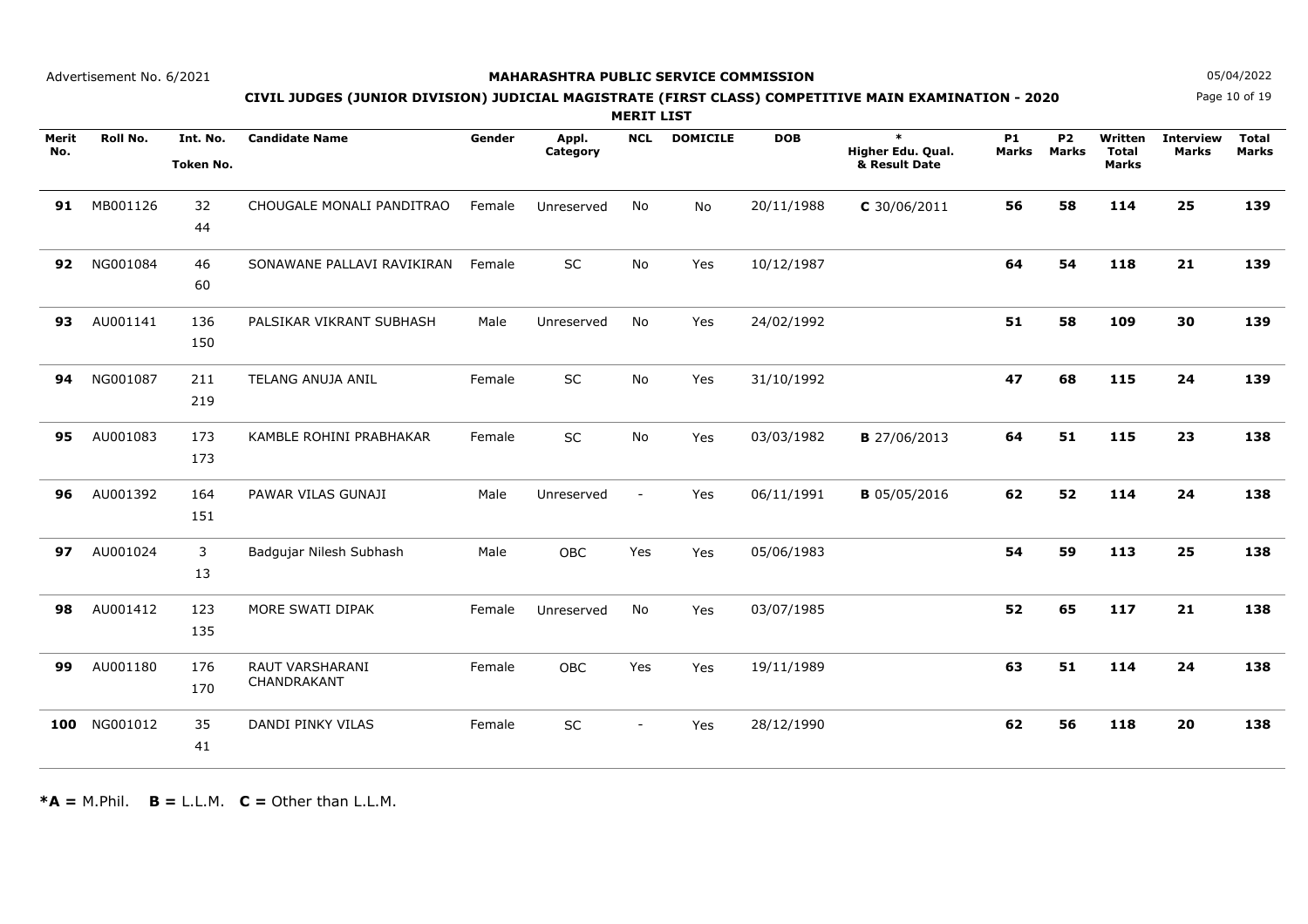### **MAHARASHTRA PUBLIC SERVICE COMMISSION**

Page 11 of 19**N** 05/04/2022

# **CIVIL JUDGES (JUNIOR DIVISION) JUDICIAL MAGISTRATE (FIRST CLASS) COMPETITIVE MAIN EXAMINATION - 2020**

**MERIT LIST**

| Merit<br>No. | Roll No.     | Int. No.<br><b>Token No.</b> | <b>Candidate Name</b>                        | Gender | Appl.<br>Category | <b>NCL</b> | <b>DOMICILE</b> | <b>DOB</b> | $\ast$<br>Higher Edu. Qual.<br>& Result Date | <b>P1</b><br>Marks | <b>P2</b><br><b>Marks</b> | Written<br><b>Total</b><br><b>Marks</b> | <b>Interview</b><br><b>Marks</b> | <b>Total</b><br><b>Marks</b> |
|--------------|--------------|------------------------------|----------------------------------------------|--------|-------------------|------------|-----------------|------------|----------------------------------------------|--------------------|---------------------------|-----------------------------------------|----------------------------------|------------------------------|
|              | 101 NG001032 | 110<br>116                   | MANDWE SAURABH<br><b>BALKRUSHNA</b>          | Male   | OBC               | Yes        | Yes             | 09/08/1991 |                                              | 53                 | 62                        | 115                                     | 23                               | 138                          |
| 102          | NG001057     | 180<br>166                   | NEERAJ RAVINDRA SALODKAR                     | Male   | Unreserved        | No         | No              | 28/01/1996 |                                              | 60                 | 55                        | 115                                     | 23                               | 138                          |
| 103          | MB001137     | 31<br>45                     | CHOUGALE DHANASHRI MARUTI                    | Female | <b>OBC</b>        | Yes        | Yes             | 04/12/1983 | A 23/10/2009                                 | 56                 | 58                        | 114                                     | 23                               | 137                          |
| 104          | AU001368     | 88<br>78                     | <b>KAWADE SADANAND</b><br><b>BHAGWATRAO</b>  | Male   | Unreserved        | No         | Yes             | 01/06/1980 | <b>B</b> 10/06/2012                          | 50                 | 60                        | 110                                     | 27                               | 137                          |
| 105          | AU001423     | 8<br>8                       | BAKLIWAL SANMATI MAHAVIR                     | Male   | Unreserved        | No         | Yes             | 19/08/1985 | <b>B</b> 04/10/2012                          | 52                 | 64                        | 116                                     | 21                               | 137                          |
| 106          | AU001166     | 53<br>52                     | <b>GAWANDE PALLAVI MANIKRAO</b>              | Female | <b>OBC</b>        | Yes        | Yes             | 07/05/1990 | <b>B</b> 05/07/2016                          | 65                 | 46                        | 111                                     | 26                               | 137                          |
| 107          | NG001091     | 112<br>114                   | <b>MARADKAR PRASHANT</b><br><b>BALASAHEB</b> | Male   | Unreserved        | Yes        | Yes             | 11/02/1993 | <b>B</b> 12/05/2017                          | 51                 | 61                        | 112                                     | 25                               | 137                          |
| 108          | AU001206     | 210<br>196                   | TEHARE GOVIND SUDHAKARRAO                    | Male   | <b>OBC</b>        | Yes        | Yes             | 04/10/1985 |                                              | 54                 | 57                        | 111                                     | 26                               | 137                          |
| 109          | AU001086     | 51<br>55                     | <b>GARJE SUMITRA SURYABHAN</b>               | Female | $NT-D$            | Yes        | Yes             | 05/03/1986 |                                              | 64                 | 51                        | 115                                     | 22                               | 137                          |
|              | 110 MB001072 | 54<br>53                     | <b>GAWANDE PRATIKSHA</b><br><b>SHESHRAO</b>  | Female | <b>OBC</b>        | Yes        | Yes             | 05/02/1994 |                                              | 59                 | 58                        | 117                                     | 20                               | 137                          |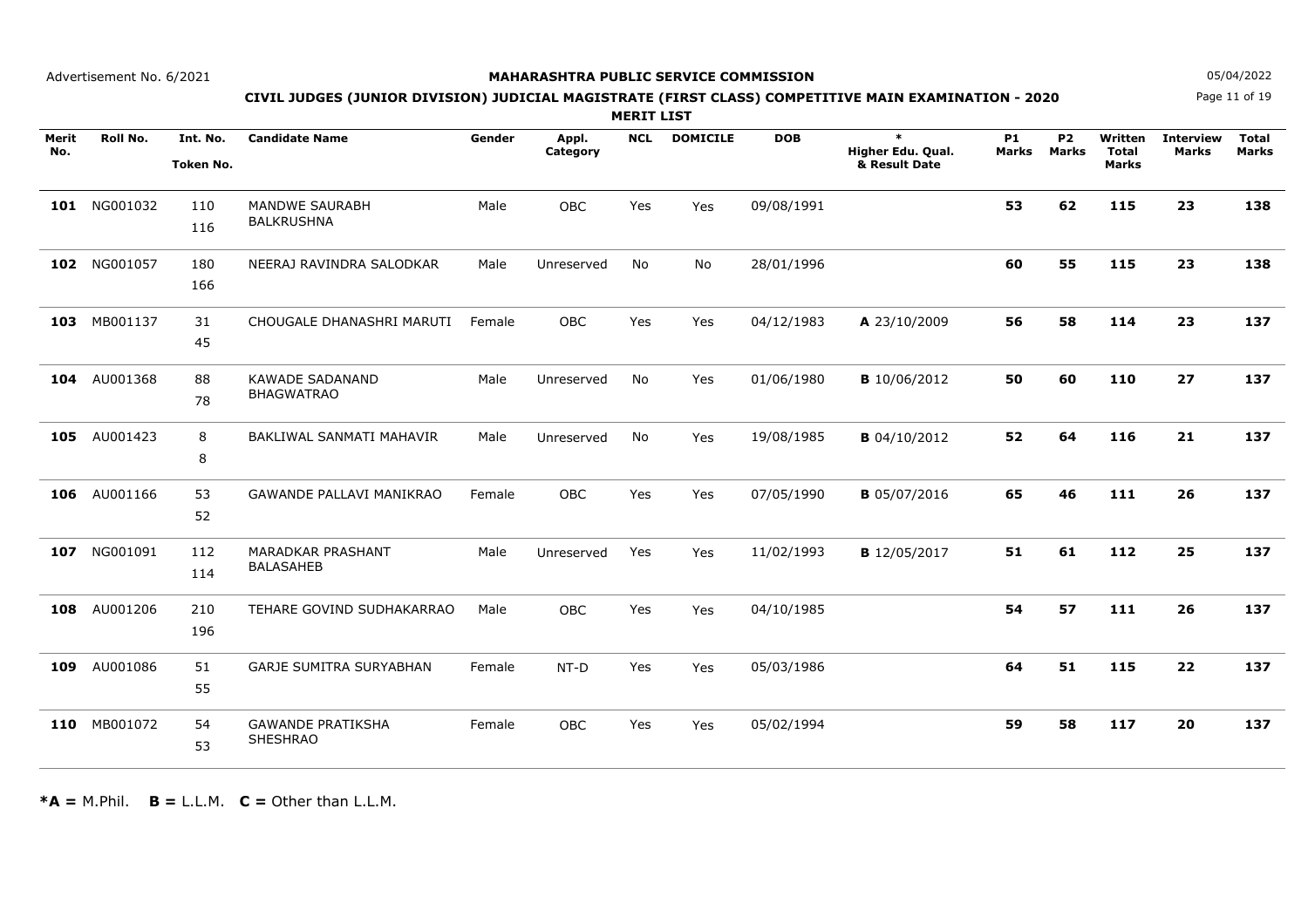### **MAHARASHTRA PUBLIC SERVICE COMMISSION**

Page 12 of 19**N** 05/04/2022

# **CIVIL JUDGES (JUNIOR DIVISION) JUDICIAL MAGISTRATE (FIRST CLASS) COMPETITIVE MAIN EXAMINATION - 2020**

**MERIT LIST**

| Merit<br>No. | Roll No.     | Int. No.<br><b>Token No.</b> | <b>Candidate Name</b>                  | Gender | Appl.<br>Category | <b>NCL</b>               | <b>DOMICILE</b> | <b>DOB</b> | $\ast$<br>Higher Edu. Qual.<br>& Result Date | <b>P1</b><br>Marks | <b>P2</b><br><b>Marks</b> | Written<br><b>Total</b><br><b>Marks</b> | <b>Interview</b><br><b>Marks</b> | <b>Total</b><br><b>Marks</b> |
|--------------|--------------|------------------------------|----------------------------------------|--------|-------------------|--------------------------|-----------------|------------|----------------------------------------------|--------------------|---------------------------|-----------------------------------------|----------------------------------|------------------------------|
|              | 111 AU001343 | 169<br>177                   | PHARANDE SANDIP DATTATRAYA             | Male   | OBC               | Yes                      | Yes             | 18/09/1993 | <b>B</b> 03/07/2018                          | 53                 | 59                        | 112                                     | 24                               | 136                          |
| 112          | AU001277     | 33<br>43                     | ANIL DEELIP DABHADE                    | Male   | <b>ST</b>         | $\sim$                   | Yes             | 18/09/1995 | <b>B</b> 30/08/2019                          | 51                 | 65                        | 116                                     | 20                               | 136                          |
| 113          | AU001445     | 38<br>39                     | <b>DESHMUKH DIGVIJAY</b><br>DHANAJIRAO | Male   | Unreserved        | Yes                      | Yes             | 15/07/1985 |                                              | 57                 | 57                        | 114                                     | 22                               | 136                          |
| 114          | AU001297     | 34<br>42                     | DAKUWA BHAGYALAXMI<br>ARAKHIT          | Female | Unreserved        | No.                      | Yes             | 28/06/1991 |                                              | 56                 | 55                        | 111                                     | 25                               | 136                          |
| 115          | MB001026     | 168<br>178                   | PHADATARE NISHANT DHANAJI              | Male   | Unreserved        | No                       | <b>No</b>       | 22/04/1992 |                                              | 57                 | 53                        | 110                                     | 26                               | 136                          |
|              | 116 NG001048 | 98<br>98                     | Lanjewar Mrunali Haridas               | Female | SC                | $\overline{\phantom{a}}$ | Yes             | 18/01/1997 |                                              | 59                 | 53                        | 112                                     | 24                               | 136                          |
| 117          | AU001290     | 206<br>200                   | TADVIPATHAN AMJADKHA<br><b>AYUBKHA</b> | Male   | Unreserved        | No                       | Yes             | 08/05/1988 | <b>B</b> 03/08/2015                          | 53                 | 60                        | 113                                     | 22                               | 135                          |
| 118          | AU001059     | 93<br>103                    | KURALE KRANTI DEVANAND                 | Female | Unreserved        | No                       | Yes             | 14/08/1992 | <b>B</b> 21/06/2016                          | 57                 | 55                        | 112                                     | 23                               | 135                          |
| 119          | NG001029     | 105<br>91                    | MAHATKAR DEEPIKA RAM                   | Female | OBC               | Yes                      | Yes             | 16/12/1985 | <b>B</b> 29/08/2016                          | 56                 | 56                        | 112                                     | 23                               | 135                          |
| 120          | AU001136     | 13<br>3                      | <b>BHALERAO NIKESH DIGAMBAR</b>        | Male   | <b>SC</b>         | $\blacksquare$           | Yes             | 06/10/1994 | <b>B</b> 22/06/2019                          | 55                 | 59                        | 114                                     | 21                               | 135                          |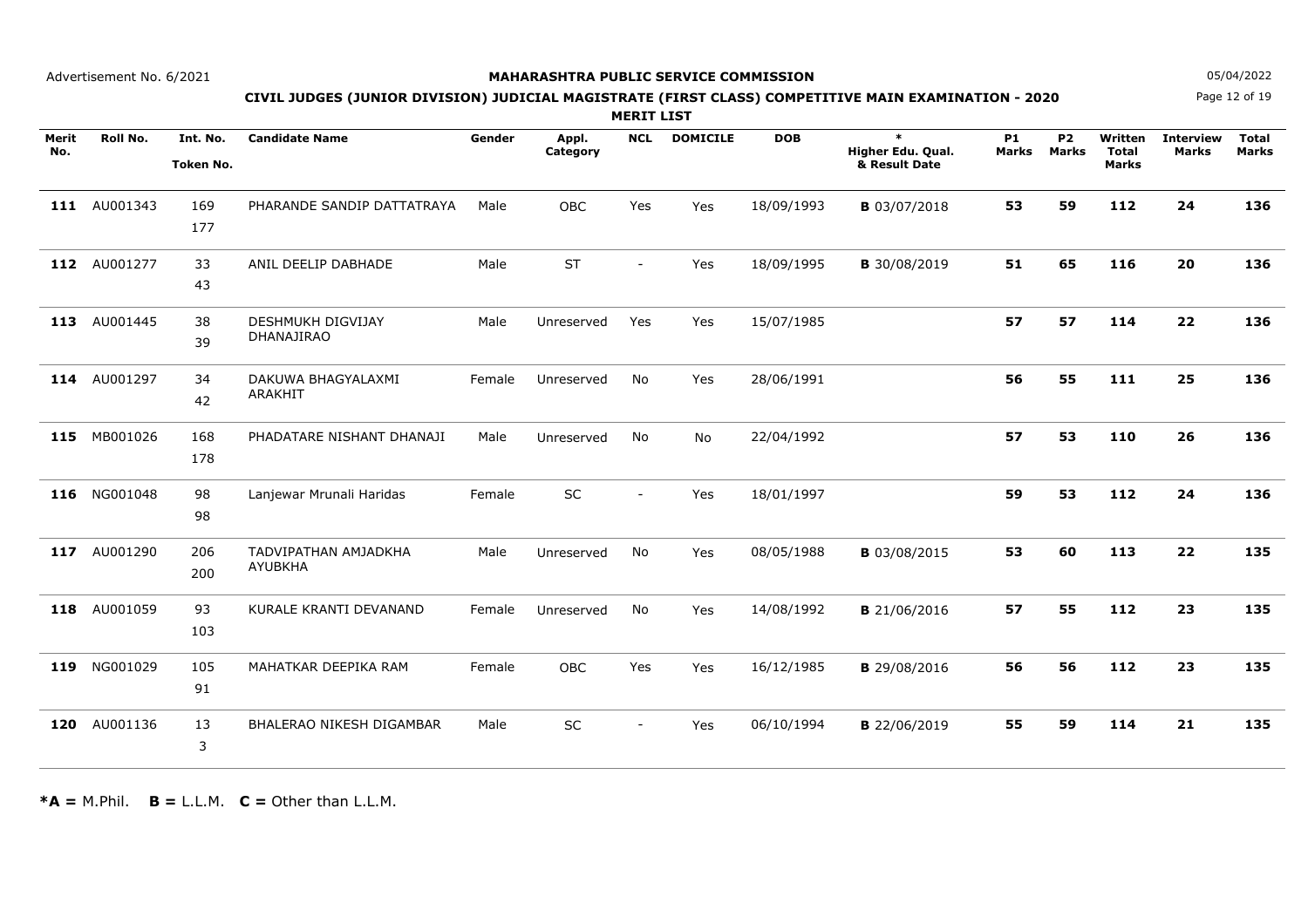### **MAHARASHTRA PUBLIC SERVICE COMMISSION**

Page 13 of 19**N** 05/04/2022

# **CIVIL JUDGES (JUNIOR DIVISION) JUDICIAL MAGISTRATE (FIRST CLASS) COMPETITIVE MAIN EXAMINATION - 2020**

**MERIT LIST**

| Merit<br>No. | Roll No.     | Int. No.<br>Token No. | <b>Candidate Name</b>                | Gender | Appl.<br>Category | <b>NCL</b>     | <b>DOMICILE</b> | <b>DOB</b> | $\ast$<br>Higher Edu. Qual.<br>& Result Date | <b>P1</b><br>Marks | <b>P2</b><br><b>Marks</b> | Written<br><b>Total</b><br><b>Marks</b> | <b>Interview</b><br><b>Marks</b> | <b>Total</b><br><b>Marks</b> |
|--------------|--------------|-----------------------|--------------------------------------|--------|-------------------|----------------|-----------------|------------|----------------------------------------------|--------------------|---------------------------|-----------------------------------------|----------------------------------|------------------------------|
|              | 121 AU001150 | 138<br>149            | PANCHAL DHANASHREE ANIL              | Female | OBC               | Yes            | Yes             | 15/12/1993 | <b>B</b> 20/08/2019                          | 52                 | 56                        | 108                                     | 27                               | 135                          |
| 122          | AU001176     | 125<br>131            | mule Pravin Datattaray               | Male   | <b>OBC</b>        | Yes            | Yes             | 15/10/1982 |                                              | 57                 | 50                        | 107                                     | 28                               | 135                          |
| 123          | AU001098     | 39<br>38              | <b>DESHMUKH ATUL</b><br>PANDURANGRAO | Male   | Unreserved        | $\blacksquare$ | Yes             | 02/01/1983 |                                              | 57                 | 54                        | 111                                     | 24                               | 135                          |
|              | 124 MB001089 | 157<br>155            | PATIL LALITKUMAR DHUDKU              | Male   | <b>OBC</b>        | Yes            | Yes             | 01/01/1985 |                                              | 55                 | 58                        | 113                                     | 22                               | 135                          |
| 125          | AU001071     | 147<br>138            | PATIL PRADEEP DINKARRAO              | Male   | Unreserved        | No             | Yes             | 13/07/1985 |                                              | 53                 | 54                        | 107                                     | 28                               | 135                          |
|              | 126 AU001139 | 94<br>102             | KUSURKAR VIJAY POPATRAO              | Male   | Unreserved        | Yes            | Yes             | 06/09/1988 |                                              | 53                 | 56                        | 109                                     | 26                               | 135                          |
| 127          | MB001005     | 197<br>209            | SHINDE VITTHAL GANESRAO              | Male   | Unreserved        | Yes            | Yes             | 01/07/1989 |                                              | 51                 | 61                        | 112                                     | 23                               | 135                          |
| 128          | NG001034     | 116<br>110            | MESHRAM ABHIJIT PRADEEP              | Male   | <b>SC</b>         | No             | Yes             | 18/08/1992 |                                              | 56                 | 54                        | 110                                     | 25                               | 135                          |
| 129          | AU001255     | 76<br>90              | KAKATKAR KEYUR DINESH                | Male   | Unreserved        | No             | No              | 03/04/1993 |                                              | 56                 | 56                        | 112                                     | 23                               | 135                          |
|              | 130 MB001101 | 74<br>62              | KADAM TRUPTI PRADEEP                 | Female | Unreserved        | No             | No              | 21/03/1995 |                                              | 60                 | 53                        | 113                                     | 22                               | 135                          |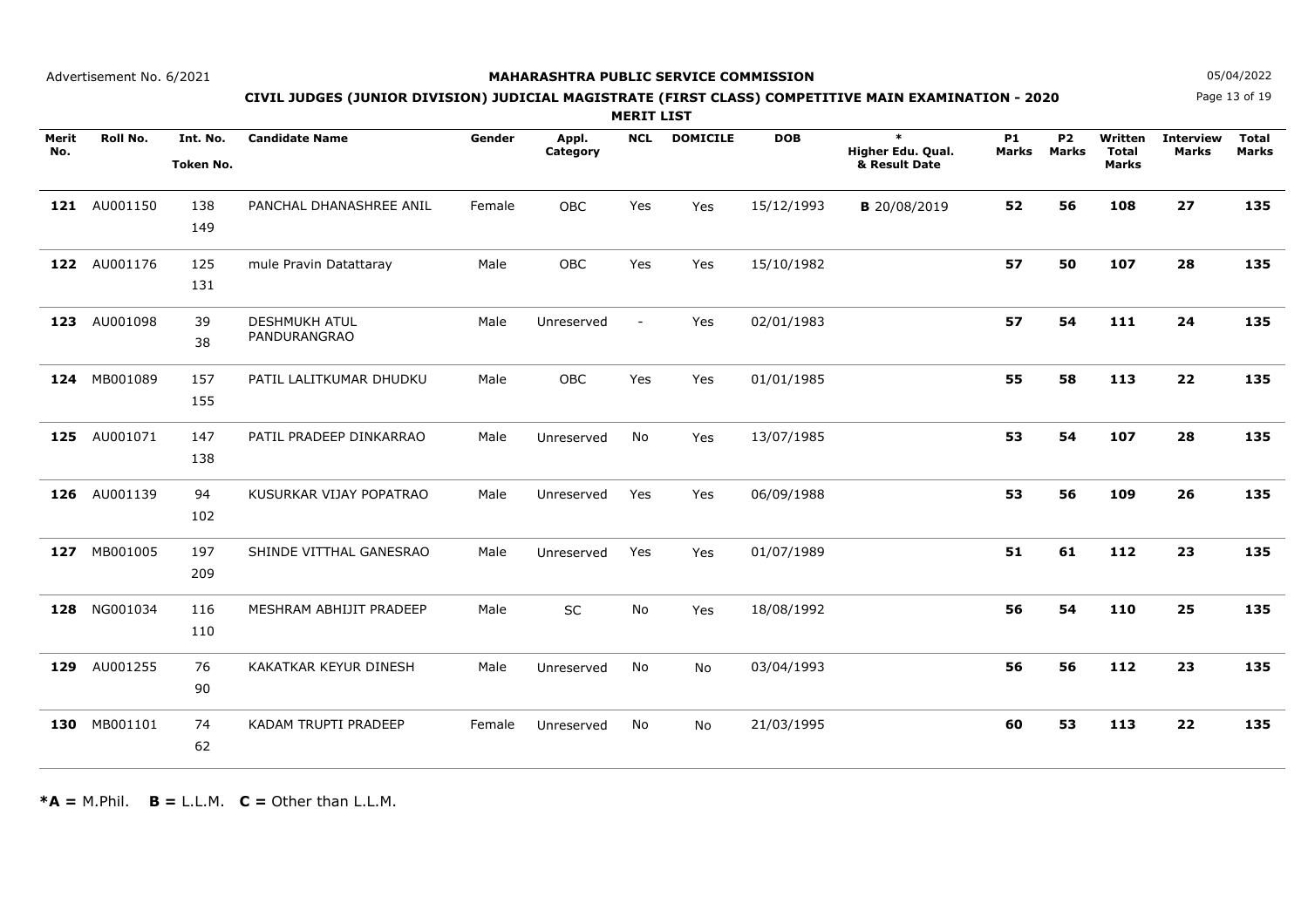### **MAHARASHTRA PUBLIC SERVICE COMMISSION**

Page 14 of 19**N** 05/04/2022

# **CIVIL JUDGES (JUNIOR DIVISION) JUDICIAL MAGISTRATE (FIRST CLASS) COMPETITIVE MAIN EXAMINATION - 2020**

**MERIT LIST**

| Merit<br>No. | Roll No.     | Int. No.<br>Token No. | <b>Candidate Name</b>                  | Gender | Appl.<br>Category | <b>NCL</b> | <b>DOMICILE</b> | <b>DOB</b> | $\ast$<br>Higher Edu. Qual.<br>& Result Date | <b>P1</b><br>Marks | <b>P2</b><br><b>Marks</b> | Written<br><b>Total</b><br><b>Marks</b> | <b>Interview</b><br><b>Marks</b> | <b>Total</b><br><b>Marks</b> |
|--------------|--------------|-----------------------|----------------------------------------|--------|-------------------|------------|-----------------|------------|----------------------------------------------|--------------------|---------------------------|-----------------------------------------|----------------------------------|------------------------------|
|              | 131 NG001060 | 175<br>171            | <b>RAUT ANKIT SANTOSH</b>              | Male   | OBC               | Yes        | Yes             | 18/04/1995 |                                              | 63                 | 50                        | 113                                     | 22                               | 135                          |
| 132          | MB001037     | 83<br>83              | KAMBLE SANJEEVANI SUNIL                | Female | <b>SC</b>         | <b>No</b>  | Yes             | 16/03/1996 |                                              | 60                 | 48                        | 108                                     | 27                               | 135                          |
| 133          | AU001076     | 203<br>203            | PATHAK GAUTAMI SUNITRAO                | Female | Unreserved        | No         | Yes             | 28/06/1985 | <b>B</b> 03/01/2011                          | 53                 | 59                        | 112                                     | 22                               | 134                          |
| 134          | AU001020     | 156<br>162            | PATIL KAVITA GULABRAO                  | Female | Unreserved        | No         | Yes             | 07/07/1986 | <b>B</b> 10/06/2012                          | 51                 | 61                        | 112                                     | 22                               | 134                          |
| 135          | AU001113     | 178<br>168            | SADOLIKAR RAHUL PANDITRAO              | Male   | <b>SC</b>         | No         | Yes             | 25/09/1985 | <b>B</b> 30/06/2012                          | 53                 | 60                        | 113                                     | 21                               | 134                          |
| 136          | AU001374     | 162<br>164            | PATIL SAGAR SATISHRAO                  | Male   | Unreserved        | No         | Yes             | 24/11/1986 | <b>B</b> 09/07/2012                          | 54                 | 57                        | 111                                     | 23                               | 134                          |
| 137          | AU001268     | 81<br>85              | KAMBLE RAHUL MAROTI                    | Male   | SC                | No         | Yes             | 18/11/1987 | <b>B</b> 03/06/2013                          | 59                 | 54                        | 113                                     | 21                               | 134                          |
| 138          | AU001115     | 145<br>142            | PATHAN AMJAD KHAN IQBAL<br><b>KHAN</b> | Male   | Unreserved        | No         | No              | 21/02/1988 | <b>B</b> 28/06/2013                          | 58                 | 56                        | 114                                     | 20                               | 134                          |
| 139          | MB001112     | 66<br>70              | KHADE RUPALI KAILAS                    | Female | $NT-D$            | Yes        | Yes             | 22/07/1988 | <b>B</b> 30/07/2014                          | 54                 | 60                        | 114                                     | 20                               | 134                          |
| 140          | AU001185     | 85<br>81              | <b>KAPADNIS SUJIT VISHNU</b>           | Male   | <b>OBC</b>        | Yes        | Yes             | 12/07/1990 | <b>B</b> 13/06/2015                          | 54                 | 53                        | 107                                     | 27                               | 134                          |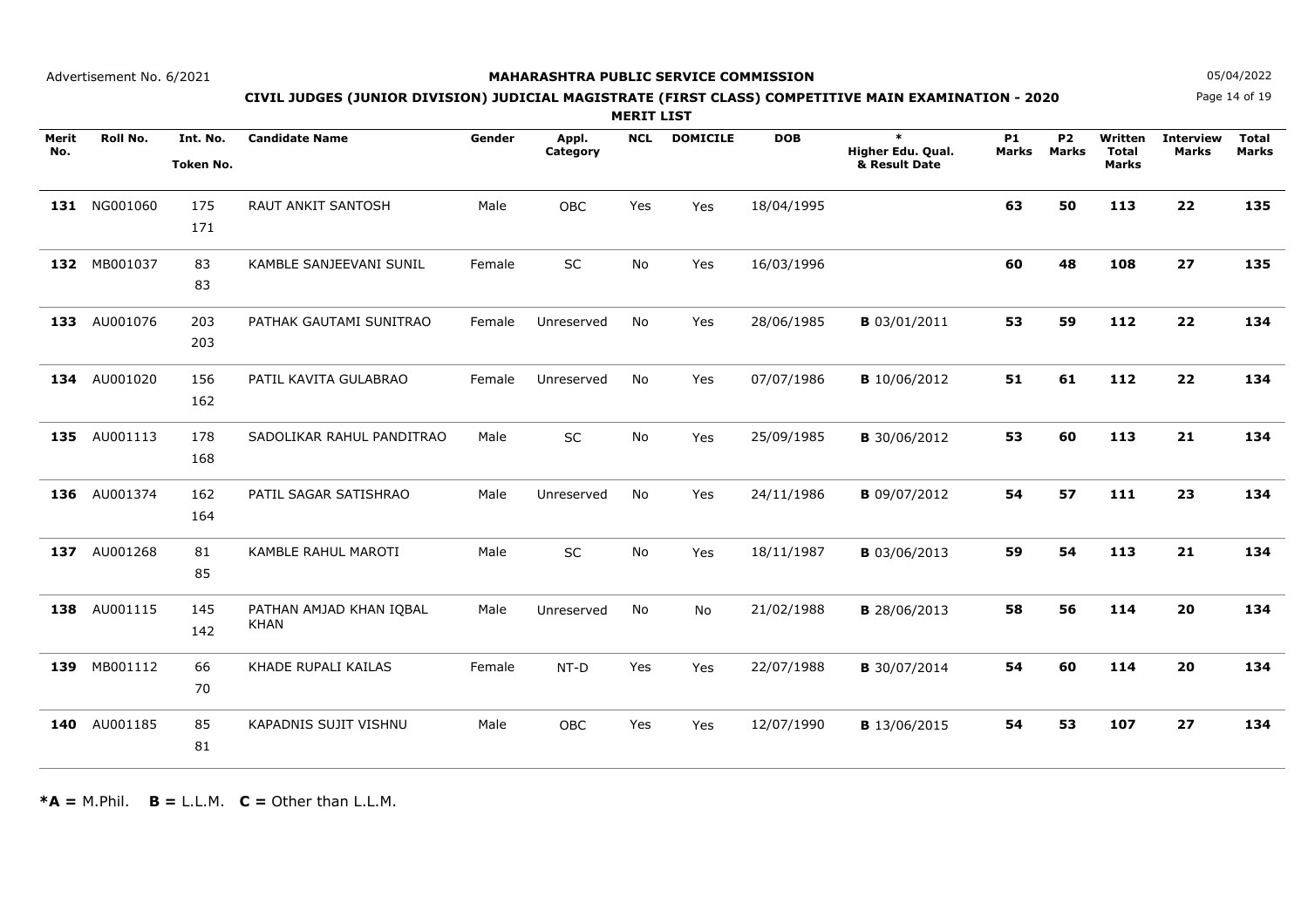### **MAHARASHTRA PUBLIC SERVICE COMMISSION**

Page 15 of 19**N** 05/04/2022

# **CIVIL JUDGES (JUNIOR DIVISION) JUDICIAL MAGISTRATE (FIRST CLASS) COMPETITIVE MAIN EXAMINATION - 2020**

**MERIT LIST**

| Merit<br>No. | Roll No.     | Int. No.<br>Token No. | <b>Candidate Name</b>                 | Gender | Appl.<br>Category | <b>NCL</b> | <b>DOMICILE</b> | <b>DOB</b> | $\ast$<br>Higher Edu. Qual.<br>& Result Date | <b>P1</b><br>Marks | <b>P2</b><br><b>Marks</b> | Written<br><b>Total</b><br><b>Marks</b> | <b>Interview</b><br><b>Marks</b> | <b>Total</b><br><b>Marks</b> |
|--------------|--------------|-----------------------|---------------------------------------|--------|-------------------|------------|-----------------|------------|----------------------------------------------|--------------------|---------------------------|-----------------------------------------|----------------------------------|------------------------------|
|              | 141 AU001144 | 127<br>129            | MUSTAPURE GAJANAN NAGNATH             | Male   | Unreserved        | $\sim$     | Yes             | 25/12/1990 | <b>B</b> 02/03/2016                          | 56                 | 53                        | 109                                     | 25                               | 134                          |
| 142          | AU001259     | 150<br>139            | PATIL ASHOK JAYSING                   | Male   | Unreserved        | No         | Yes             | 09/04/1979 | $C$ 14/06/2004                               | 57                 | 53                        | 110                                     | 24                               | 134                          |
| 143          | AU001089     | 72<br>64              | JOUNJAT SAPANA TUKARAM                | Female | SC                | No         | Yes             | 22/06/1987 |                                              | 59                 | 55                        | 114                                     | 20                               | 134                          |
|              | 144 MB001153 | 14<br>$\overline{2}$  | BHANGARE JAGDISH DEVRAM               | Male   | <b>ST</b>         | <b>No</b>  | Yes             | 03/10/1987 |                                              | 56                 | 58                        | 114                                     | 20                               | 134                          |
| 145          | AU001065     | 171<br>175            | PRABHUKHANOLKAR POONAM<br><b>ARUN</b> | Female | Unreserved        | No         | Yes             | 23/12/1988 |                                              | 55                 | 54                        | 109                                     | 25                               | 134                          |
| 146          | AU001437     | 223<br>223            | WANKHADE NIKHIL KAMLAKAR              | Male   | SC                | No         | Yes             | 03/09/1992 |                                              | 55                 | 59                        | 114                                     | 20                               | 134                          |
| 147          | AU001052     | 104<br>92             | MAHAMULKAR SAMADHAN VILAS             | Male   | Unreserved        | Yes        | Yes             | 03/09/1993 |                                              | 57                 | 51                        | 108                                     | 26                               | 134                          |
| 148          | MB001103     | 44<br>32              | DURGE KHUSHAL RAM                     | Male   | SC                | <b>No</b>  | Yes             | 13/01/1994 |                                              | 52                 | 58                        | 110                                     | 24                               | 134                          |
| 149          | AU001014     | 15<br>1               | BHASKAR AVIRAJ DATTATRAYA             | Male   | SC                | <b>No</b>  | Yes             | 08/10/1995 |                                              | 48                 | 62                        | 110                                     | 24                               | 134                          |
| 150          | AU001409     | 126<br>130            | MULLA FATIMA RAFIK                    | Female | Unreserved        | Yes        | Yes             | 28/08/1996 |                                              | 60                 | 51                        | 111                                     | 23                               | 134                          |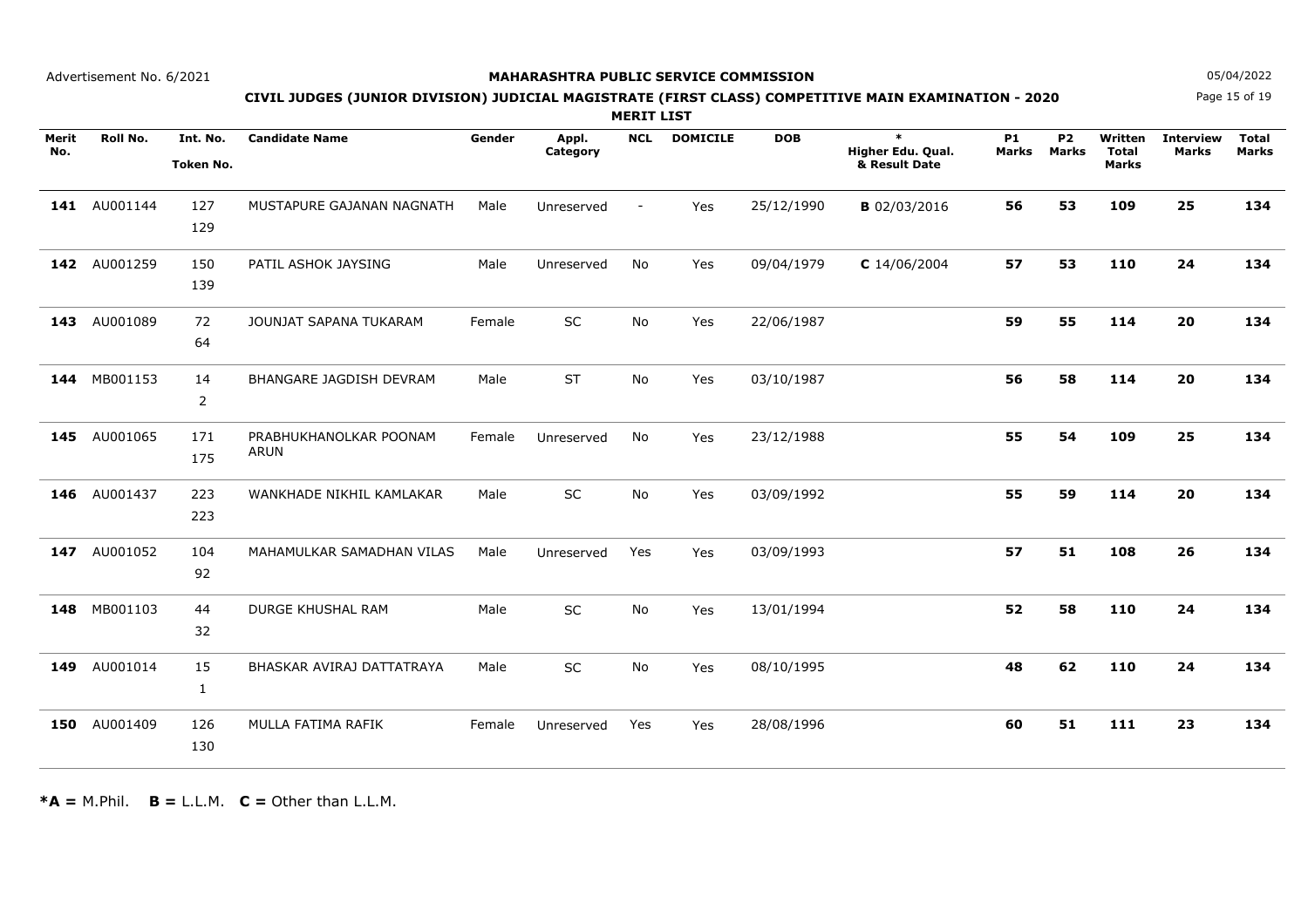### **MAHARASHTRA PUBLIC SERVICE COMMISSION**

Page 16 of 19**N** 05/04/2022

# **CIVIL JUDGES (JUNIOR DIVISION) JUDICIAL MAGISTRATE (FIRST CLASS) COMPETITIVE MAIN EXAMINATION - 2020**

**MERIT LIST**

| Merit<br>No. | Roll No.     | Int. No.<br>Token No. | <b>Candidate Name</b>                | Gender | Appl.<br>Category | <b>NCL</b> | <b>DOMICILE</b> | <b>DOB</b> | $\ast$<br>Higher Edu. Qual.<br>& Result Date | <b>P1</b><br>Marks | <b>P2</b><br><b>Marks</b> | Written<br><b>Total</b><br><b>Marks</b> | <b>Interview</b><br><b>Marks</b> | <b>Total</b><br><b>Marks</b> |
|--------------|--------------|-----------------------|--------------------------------------|--------|-------------------|------------|-----------------|------------|----------------------------------------------|--------------------|---------------------------|-----------------------------------------|----------------------------------|------------------------------|
|              | 151 AU001179 | 55<br>51              | ghadge shalini dnyaneshwar           | Female | SC                | No         | Yes             | 22/10/1984 | <b>B</b> 27/06/2011                          | 57                 | 52                        | 109                                     | 24                               | 133                          |
| 152          | MB001074     | 25<br>22              | ANAND BABITA BHAURAO                 | Female | SC                | No         | Yes             | 03/09/1980 | <b>B</b> 10/04/2012                          | 56                 | 57                        | 113                                     | 20                               | 133                          |
| 153          | AU001209     | 120<br>106            | MOMIN TOUFIQAHMAD<br>JALALODDIN      | Male   | OBC               | Yes        | Yes             | 09/07/1987 | <b>B</b> 03/07/2013                          | 55                 | 58                        | 113                                     | 20                               | 133                          |
| 154          | NG001043     | 43<br>33              | DONGARE PRITI NAGORAO                | Female | SC                | No         | Yes             | 27/06/1988 | <b>B</b> 25/08/2014                          | 61                 | 52                        | 113                                     | 20                               | 133                          |
| 155          | AU001017     | 77<br>89              | KALE POOJA DATTATRAYA                | Female | Unreserved        | No         | Yes             | 30/09/1991 | <b>B</b> 13/06/2015                          | 59                 | 50                        | 109                                     | 24                               | 133                          |
|              | 156 MB001090 | 18<br>28              | <b>BHOIR VISHAL VASUDEV</b>          | Male   | <b>OBC</b>        | Yes        | Yes             | 03/02/1993 | <b>B</b> 03/06/2019                          | 51                 | 60                        | 111                                     | 22                               | 133                          |
| 157          | AU001111     | 101<br>95             | <b>MAGAR RAMRAJE</b><br>PANDHARINATH | Male   | Unreserved        | Yes        | Yes             | 17/12/1988 |                                              | 57                 | 51                        | 108                                     | 25                               | 133                          |
| 158          | AU001383     | 160<br>157            | PATIL MANOJ BAJIRAO                  | Male   | Unreserved        | No         | Yes             | 24/06/1988 | <b>B</b> 09/07/2014                          | 62                 | 50                        | 112                                     | 20                               | 132                          |
| 159          | AU001315     | 28<br>17              | CHAVAN MILIND DATTARAM               | Male   | DT-A              | Yes        | Yes             | 26/06/1986 | <b>B</b> 03/08/2015                          | 53                 | 58                        | 111                                     | 21                               | 132                          |
| 160          | AU001386     | 196<br>207            | Shinde Umakant Piraji                | Male   | SC                | $\sim$     | Yes             | 17/12/1993 | <b>B</b> 01/01/2019                          | 53                 | 57                        | 110                                     | 22                               | 132                          |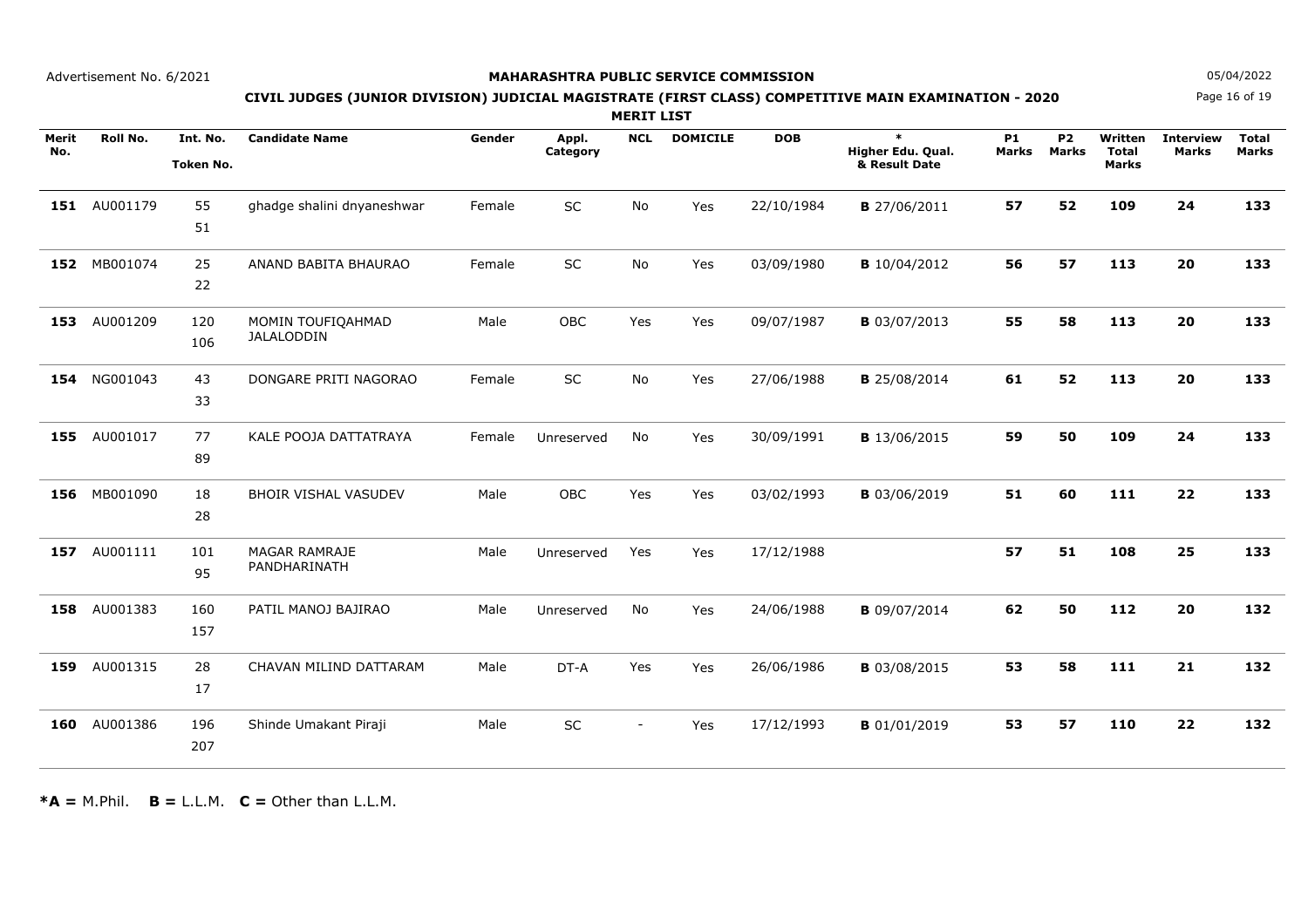### **MAHARASHTRA PUBLIC SERVICE COMMISSION**

Page 17 of 19**N** 05/04/2022

# **CIVIL JUDGES (JUNIOR DIVISION) JUDICIAL MAGISTRATE (FIRST CLASS) COMPETITIVE MAIN EXAMINATION - 2020**

**MERIT LIST**

| Merit<br>No. | Roll No.     | Int. No.<br>Token No. | <b>Candidate Name</b>                | Gender | Appl.<br>Category | <b>NCL</b>     | <b>DOMICILE</b> | <b>DOB</b> | $\ast$<br>Higher Edu. Qual.<br>& Result Date | <b>P1</b><br><b>Marks</b> | <b>P2</b><br><b>Marks</b> | Written<br><b>Total</b><br><b>Marks</b> | <b>Interview</b><br><b>Marks</b> | <b>Total</b><br><b>Marks</b> |
|--------------|--------------|-----------------------|--------------------------------------|--------|-------------------|----------------|-----------------|------------|----------------------------------------------|---------------------------|---------------------------|-----------------------------------------|----------------------------------|------------------------------|
|              | 161 NG001103 | 174<br>172            | RANGARI SANDEEP JANRAOJI             | Male   | SC                | No             | Yes             | 05/09/1980 |                                              | 52                        | 59                        | 111                                     | 21                               | 132                          |
| 162          | AU001257     | 202<br>204            | SONAWANE MANISHA<br><b>KHANDERAO</b> | Female | OBC               | Yes            | Yes             | 26/03/1983 |                                              | 53                        | 57                        | 110                                     | 22                               | 132                          |
| 163          | AU001327     | 103<br>93             | MAHAJAN MANGESH DILIP                | Male   | <b>OBC</b>        | Yes            | Yes             | 09/06/1989 |                                              | 52                        | 57                        | 109                                     | 23                               | 132                          |
|              | 164 NG001037 | 7<br>9                | BAGWAN HEENA SALIM                   | Female | <b>OBC</b>        | Yes            | Yes             | 15/10/1989 |                                              | 54                        | 57                        | 111                                     | 21                               | 132                          |
| 165          | MB001157     | 148<br>137            | PATIL DIPTI DINKAR                   | Female | <b>OBC</b>        | Yes            | Yes             | 17/12/1993 |                                              | 54                        | 54                        | 108                                     | 24                               | 132                          |
| 166          | MB001024     | 131<br>124            | Babar Nutan Dhanaji                  | Female | Unreserved        | Yes            | Yes             | 15/06/1986 | <b>B</b> 03/07/2013                          | 50                        | 59                        | 109                                     | 22                               | 131                          |
| 167          | AU001286     | 124<br>133            | MORE AMIT SUBHASHRAO                 | Male   | Unreserved        | Yes            | Yes             | 16/04/1988 | <b>B</b> 08/07/2013                          | 58                        | 53                        | 111                                     | 20                               | 131                          |
| 168          | AU001237     | 170<br>176            | PISE BHAGYASHRI SATTYAWAN            | Female | SC                | $\overline{a}$ | Yes             | 07/08/1989 | <b>B</b> 26/06/2015                          | 51                        | 56                        | 107                                     | 24                               | 131                          |
| 169          | AU001129     | 37<br>37              | DESHMUKH SHWETA RAJEEV               | Female | Unreserved        | Yes            | Yes             | 13/12/1992 | <b>B</b> 12/05/2017                          | 55                        | 55                        | 110                                     | 21                               | 131                          |
| 170          | AU001245     | 159<br>163            | PATIL PRAGATI DHONDIRAM              | Female | Unreserved        | Yes            | Yes             | 06/04/1992 | <b>B</b> 15/06/2017                          | 52                        | 59                        | 111                                     | 20                               | 131                          |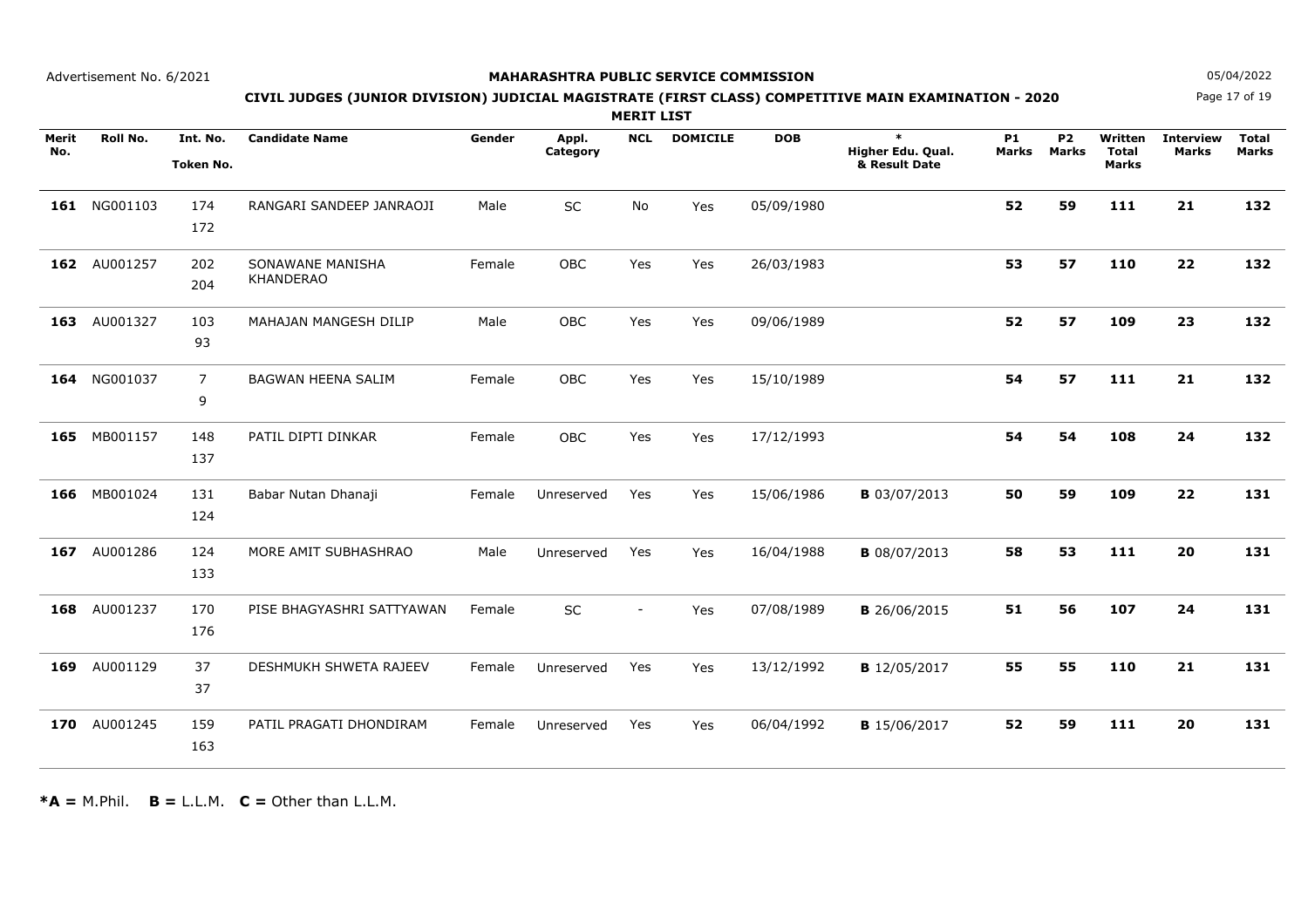### **MAHARASHTRA PUBLIC SERVICE COMMISSION**

Page 18 of 19**N** 05/04/2022

# **CIVIL JUDGES (JUNIOR DIVISION) JUDICIAL MAGISTRATE (FIRST CLASS) COMPETITIVE MAIN EXAMINATION - 2020**

**MERIT LIST**

| Merit<br>No. | <b>Roll No.</b> | Int. No.         | <b>Candidate Name</b>      | Gender | Appl.<br>Category | <b>NCL</b>     | <b>DOMICILE</b> | <b>DOB</b> | $\ast$<br>Higher Edu. Qual. | <b>P1</b><br>Marks | <b>P2</b><br><b>Marks</b> | Written<br><b>Total</b> | <b>Interview</b><br><b>Marks</b> | <b>Total</b><br><b>Marks</b> |
|--------------|-----------------|------------------|----------------------------|--------|-------------------|----------------|-----------------|------------|-----------------------------|--------------------|---------------------------|-------------------------|----------------------------------|------------------------------|
|              |                 | <b>Token No.</b> |                            |        |                   |                |                 |            | & Result Date               |                    |                           | <b>Marks</b>            |                                  |                              |
|              |                 |                  |                            |        |                   |                |                 |            |                             |                    |                           |                         |                                  |                              |
|              | 171 AU001373    | 87               | KATKADE KIRTI SHIVAJI      | Female | NT-D              | Yes            | Yes             | 06/05/1987 | $C$ 30/06/2011              | 51                 | 57                        | 108                     | 23                               | 131                          |
|              |                 | 79               |                            |        |                   |                |                 |            |                             |                    |                           |                         |                                  |                              |
|              |                 |                  |                            |        |                   |                |                 |            |                             |                    |                           |                         |                                  |                              |
| 172          | AU001107        | 198              | SHINDE SUDARSHAN SUBHASH   | Male   | Unreserved        | $\blacksquare$ | Yes             | 21/01/1988 |                             | 52                 | 58                        | 110                     | 21                               | 131                          |
|              |                 | 208              |                            |        |                   |                |                 |            |                             |                    |                           |                         |                                  |                              |
|              |                 |                  |                            |        |                   |                |                 |            |                             |                    |                           |                         |                                  |                              |
| 173          | MB001080        | 22               | <b>BUYE PRANITA TANAJI</b> | Female | Unreserved        | No             | Yes             | 15/06/1989 |                             | 55                 | 53                        | 108                     | 23                               | 131                          |
|              |                 | 24               |                            |        |                   |                |                 |            |                             |                    |                           |                         |                                  |                              |
|              |                 |                  |                            |        |                   |                |                 |            |                             |                    |                           |                         |                                  |                              |
| 174          | MB001032        | 79               | KALE ARTI HANUMANT         | Female | NT-C              | Yes            | Yes             | 08/07/1989 |                             | 65                 | 45                        | 110                     | 21                               | 131                          |
|              |                 | 87               |                            |        |                   |                |                 |            |                             |                    |                           |                         |                                  |                              |
| 175          | NG001027        | 226              | WASHIMKAR DNYANESHWAR      | Male   | OBC               | Yes            | Yes             | 30/07/1994 |                             | 59                 | 51                        | 110                     | 21                               | 131                          |
|              |                 | 221              | VASUDEO                    |        |                   |                |                 |            |                             |                    |                           |                         |                                  |                              |
|              |                 |                  |                            |        |                   |                |                 |            |                             |                    |                           |                         |                                  |                              |
|              | 176 NG001086    | 218              | TOTEWAR SARIKA MURLIDHAR   | Female | $NT-B$            | Yes            | Yes             | 26/09/1982 | <b>B</b> 05/07/2008         | 56                 | 54                        | 110                     | 20                               | 130                          |
|              |                 | 212              |                            |        |                   |                |                 |            |                             |                    |                           |                         |                                  |                              |
|              |                 |                  |                            |        |                   |                |                 |            |                             |                    |                           |                         |                                  |                              |
| 177          | NG001067        | 209              | TAYADE SANDIP PRALHAD      | Male   | <b>SC</b>         | No             | Yes             | 17/03/1981 | <b>B</b> 04/09/2010         | 58                 | 51                        | 109                     | 21                               | 130                          |
|              |                 | 197              |                            |        |                   |                |                 |            |                             |                    |                           |                         |                                  |                              |
|              |                 |                  |                            |        |                   |                |                 |            |                             |                    |                           |                         |                                  |                              |
| 178          | AU001173        | 80               | KAMBLE SIDDHARTH RAJENDRA  | Male   | SC                | No             | Yes             | 26/03/1994 | <b>B</b> 03/07/2018         | 45                 | 65                        | 110                     | 20                               | 130                          |
|              |                 | 86               |                            |        |                   |                |                 |            |                             |                    |                           |                         |                                  |                              |
| 179          | AU001261        | 189              | SHEVADE SACHIN ASHOK       | Male   | Unreserved        | <b>No</b>      | Yes             | 14/01/1986 |                             | 52                 | 58                        | 110                     | 20                               | 130                          |
|              |                 |                  |                            |        |                   |                |                 |            |                             |                    |                           |                         |                                  |                              |
|              |                 | 187              |                            |        |                   |                |                 |            |                             |                    |                           |                         |                                  |                              |
| 180          | AU001123        | $\mathbf{1}$     | ANDORE ABHIJEET BANSILAL   | Male   | <b>SC</b>         | <b>No</b>      | Yes             | 20/04/1990 |                             | 52                 | 56                        | 108                     | 22                               | 130                          |
|              |                 | 15               |                            |        |                   |                |                 |            |                             |                    |                           |                         |                                  |                              |
|              |                 |                  |                            |        |                   |                |                 |            |                             |                    |                           |                         |                                  |                              |